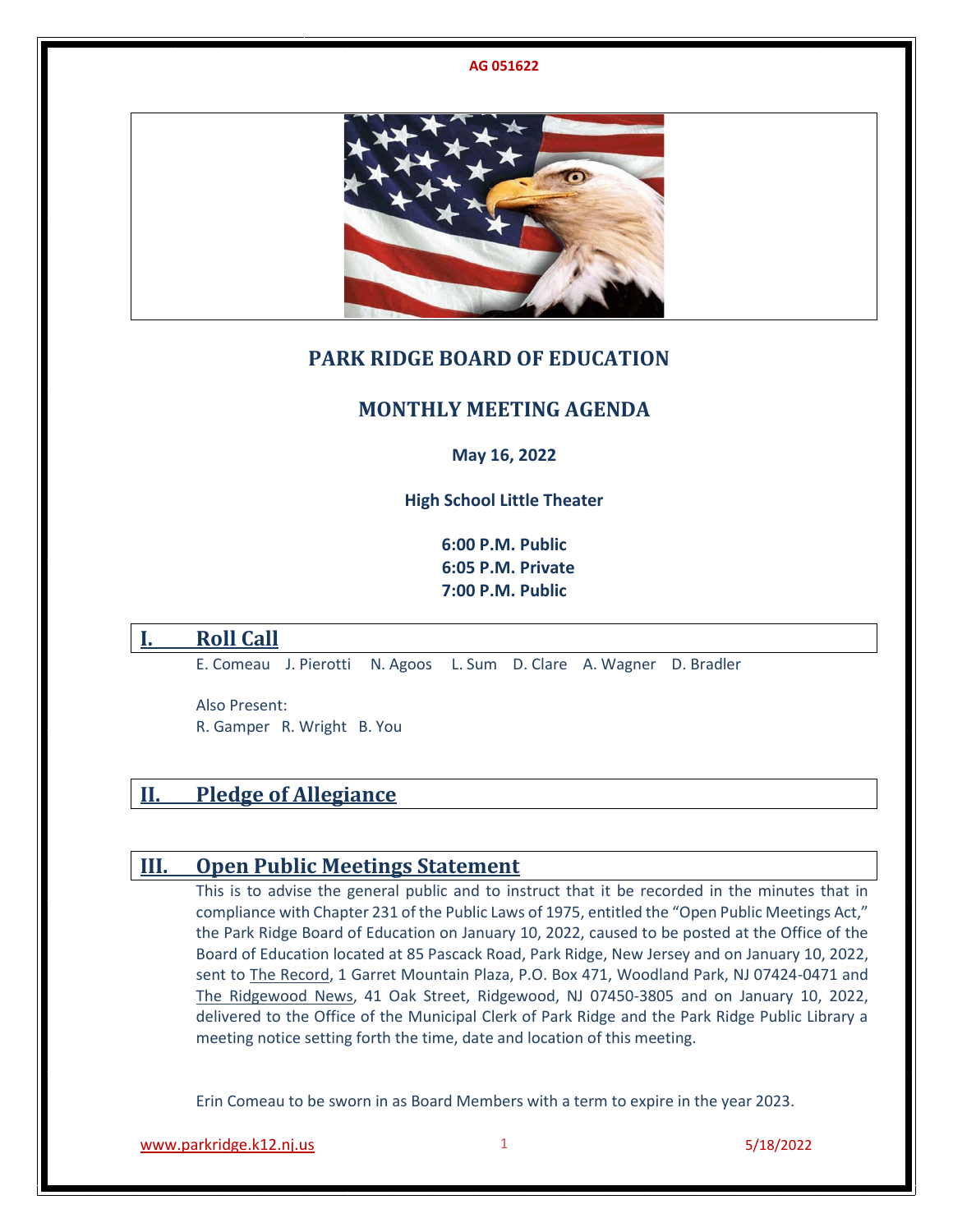# **IV. Adjournment to Private Session**

Private Closed Session was read by **No. 1988** 

The Park Ridge Board of Education will adjourn into private session to discuss item(s), which fall within specific exceptions contained in N.J.S.A. 10:4-12b.

Be it resolved that the Board will now go into private session to discuss matters rendered confidential due to the nature of pending or anticipated litigation, attorney client privilege and personnel – employment matters affecting a specific, prospective or current employee privilege. Any discussion held by the Board, which need not remain confidential, will be made public as soon as practical. Minutes of the private session will not be disclosed until the need for confidentiality no longer exists. All appropriate persons, who may be discussed in private session, have been adequately notified (RICED – in accordance with Policy #0162, Notice of Board Meetings by the Board Secretary/Business Administrator).

Motion, second and vote to enter into private session at  $\qquad \qquad$ .

 $M: S:$ EC JP NA LS DC AW DB

The Regular Session of the Board of Education was recalled at \_\_\_\_\_\_\_\_.

M: S: EC JP NA LS DC AW DB

### **V. Minutes for Approval**

Monthly Meeting The Control of April 18, 2022 **For Board Approval** 

Private Meeting The Control of April 18, 2022 **For Board Approval** Special Meeting The Control of April 19, 2022 **For Board Approval** Special Meeting The Control of May 2, 2022 The May 2, 2022 For Board Approval

M: S: EC JP NA LS DC AW DB

## **VI. Special Presentations to the Board**

- *A.* National Merit Scholarship Program Commended Student Mr. Lederman Smriti Gounder – Commended Student Ashley DeGeorge - Semifinalist/Finalist
- B. Student Ambassador Recognition
- C. Bergen County Teacher/Educational Services Professionals Recognition Program Sophia Cordeiro – West Ridge Desiree Misciagna – East Brook Jack DiLisi – High School

[www.parkridge.k12.nj.us](http://www.parkridge.k12.nj.us/) 2 5/18/2022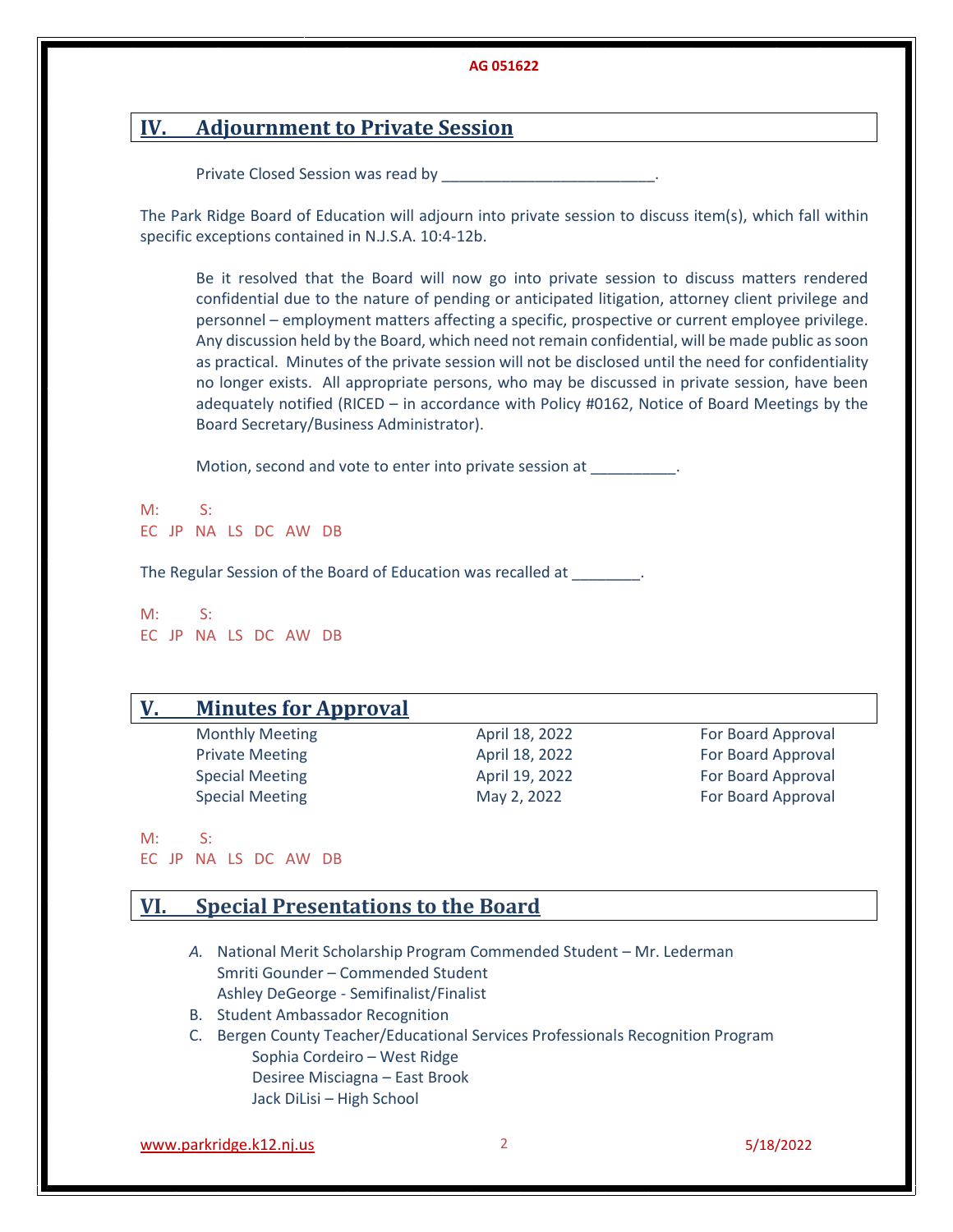D. NJSMA Elementary Honors Band Festival East Brook Participants: Lingshan Zhao Clarinet West Ridge Participants: Jonathan Adams Alto Saxophone

## **VII. Hearing of Citizens**

Agenda Items Only

Hearing of Citizens will be restricted to three minutes per person for a total of thirty minutes for questions and/or comments on non-agenda items only.

**VIII. Student Representative's Report** 

**IX. President's Report**

**X. Superintendent's Report HIB Update** 

**XI. BOE Committee Reports**

# **XII. Supplemental Agenda**

Supplemental resolutions, if any, will be available the night of the meeting.

# **XIII. Consent Agenda**

The Board reviewed the consent agenda. The agenda passed as follows:

M: S:

EC JP NA LS DC AW DB

# **XIV. Hearing of Citizens**

**XV. Board Comments – New/Unfinished Business**

[www.parkridge.k12.nj.us](http://www.parkridge.k12.nj.us/) 3 5/18/2022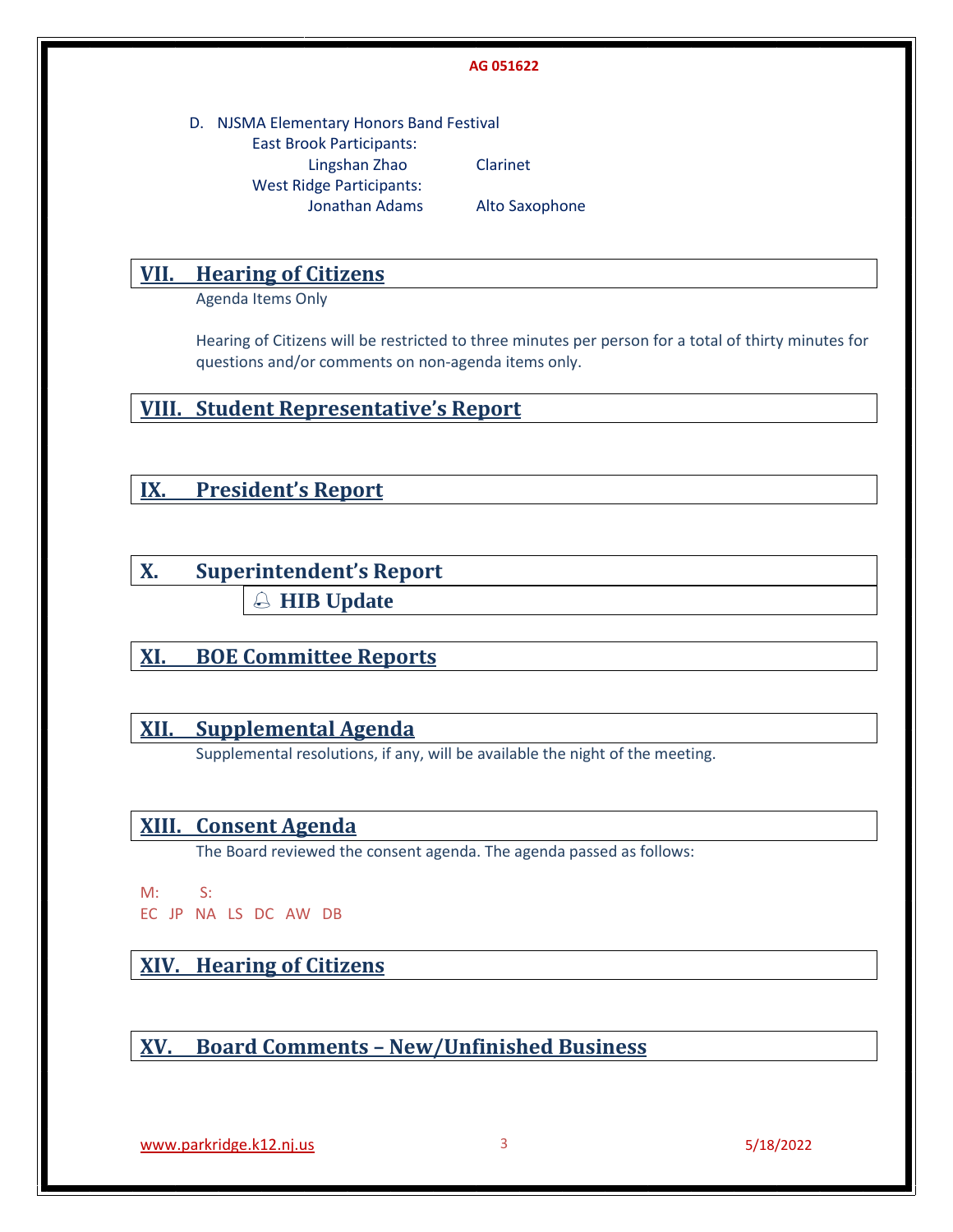# **XVI. Adjournment**

M: S: EC JP NA LS DC AW DB

\_\_\_\_\_\_\_\_\_\_\_\_\_\_\_\_\_\_\_\_\_\_\_\_

Robert Wright Business Administrator/ Board Secretary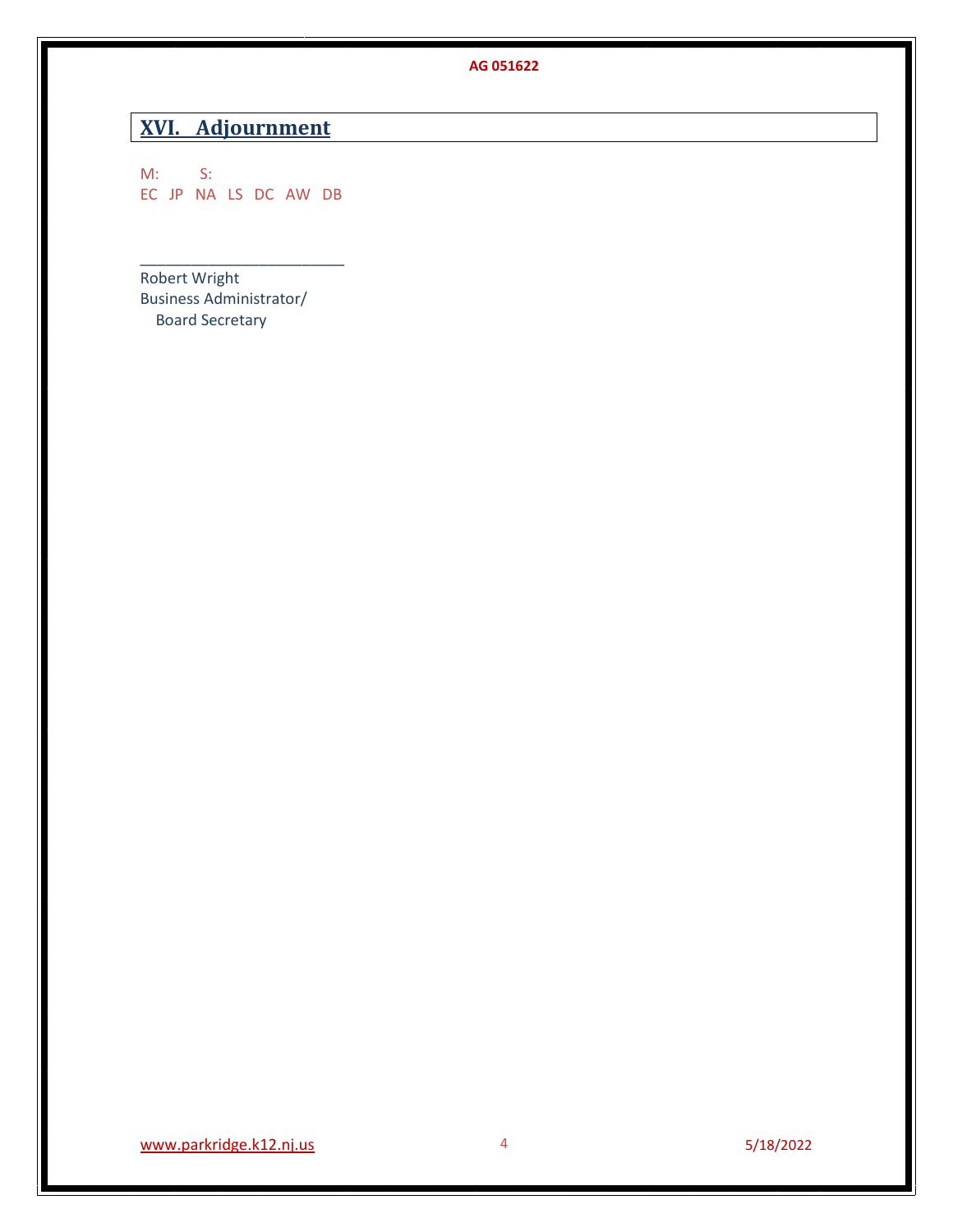# **RESOLUTIONS FOR CONSENT AGENDA (XII)**

## **EDUCATION RESOLUTIONS**

**Be it resolved, upon the recommendation of the Superintendent of Schools in conjunction with the Business Administrator/Board Secretary that the following actions be taken:**

- E1. The Park Ridge Board of Education accepts the suspension, truancy and SSDS reports from the Superintendent for the month of April with 1 (one) out-of-school suspension, no in-school suspension, and no truancies to report.
- M: S:
- EC JP NA LS DC AW DB
- E2. The Park Ridge Board of Education approves six 3-year-old students for the Integrated Pre-School Program for the 2022/23 school year, on file in the Superintendent's Office.

M: S:

- EC JP NA LS DC AW DB
- E3. The Park Ridge Board of Education approves the Shared Services Agreement with the Pascack Valley School District in a Student Internship Program for the 2022/23 school year.
- M: S: EC JP NA LS DC AW DB
- E4. The Park Ridge Board of Education approves the Child Study Team list of outside consultants for diagnostic evaluations, therapy, medical diagnosis and other assessments for the 2022-2023 school year.*"E4"*
- M: S: EC JP NA LS DC AW DB
- E5. The Park Ridge Board of Education approves the following students on home instruction, as indicated below, subject to revision:

| <b>STUDENT</b> | <b>DATES</b>        | <b>APPROXIMATE TIME</b>     | <b>SUBJECTS</b>           |
|----------------|---------------------|-----------------------------|---------------------------|
| $*2711$        | $4/28/22 - 5/26/22$ | 1 Hour/Week @ \$55.00 hour  | <b>British Literature</b> |
| $*2711$        | $4/28/22 - 5/26/22$ | 1 Hour/Week @ \$55.00 hour  | CP Anatomy & Physiology   |
| $*2711$        | $4/28/22 - 5/26/22$ | 1 Hour/Week @ \$55.00 hour  | Algebra II                |
| $*2711$        | $5/11/22 - 5/26/22$ | 3 Hours/Week @ \$55.00 hour | <b>US History II</b>      |
| $*2711$        | $5/11/22 - 5/26/22$ | 3 Hours/Week @ \$55.00 hour | German I                  |
| 830(a)-050     | $5/5/22 - 6/22/22$  | 2 Hours/Week @ \$55.00      | Fund. of English          |
| 830(a)-050     | $5/5/22 - 6/22/22$  | 2 Hours/Week @ \$55.00      | Fund. of Math             |
| 830(a)-050     | $5/5/22 - 6/22/22$  | 2 Hours/Week @ \$55.00      | Fund. of Science          |
| 830(a)-050     | $5/5/22 - 6/22/22$  | 2 Hours/Week @ \$55.00      | Middle School Support     |
| 830(a)-050     | $5/5/22 - 6/22/22$  | 2 Hours/Week @ \$55.00      | Fund. of Social Studies   |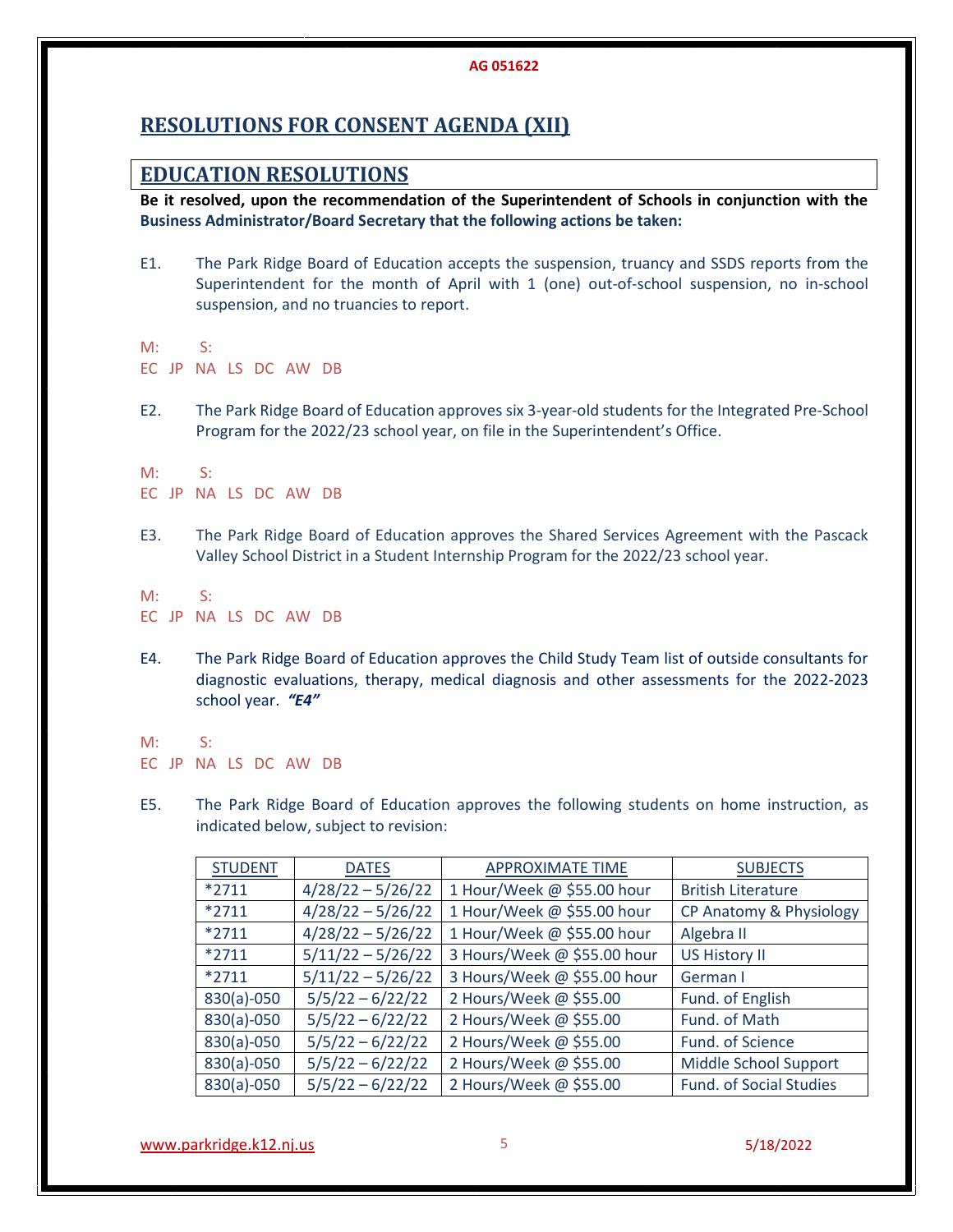M: S: EC JP NA LS DC AW DB

E6. BE IT RESOLVED, that the Park Ridge Board of Education, County of Bergen, State of New Jersey, as provided for the Chapter 172 Laws 1979 (N.J.S.A. 18A:11-3, et. Seq.), herewith enrolls Park Ridge High School as a member of the New Jersey State Interscholastic Athletic Association to participate in the approved inter-school athletic program sponsored by the NJSIAA.

BE IT FURTHER RESOLVED, that the Park Ridge Board of Education approves the NJSIAA Membership expenditure of \$2,500.00 for the 2022/23 school year.

This resolution to continue in effect until or unless rescinded by the Board of Education and shall be included among those policies adopted annually by the Board. Pursuant to N.J.S.A. 18A:11-3 in adopting this resolution, the Board of Education adopts as its own policy and agrees to be governed by the Constitution Bylaws and Rules and Regulation of the NJSIAA.

M: S: EC JP NA LS DC AW DB

E7. The Park Ridge Board of Education approves the following IEP Mandated Services Providers to provide services to the students indicated for the summer (if applicable) and 2022/23 school year:

| <b>STUDENT</b> | <b>ASSIGNMENT</b> | <b>HOURLY RATE</b> | <b>SESSIONS</b> | <b>ESTIMATED TOTAL</b> |
|----------------|-------------------|--------------------|-----------------|------------------------|
| $129(b) - 070$ | OТ                | \$62               | 84              | \$5,208.00             |
| $1011 - 060$   | OТ                | \$62               | 42              | \$2,604.00             |
| $2311 - 070$   | OТ                | \$62               | 84              | \$5,208.00             |
| $820(e) - 060$ | OТ                | \$62               | 84              | \$5,208.00             |
| $2311 - 070$   | PT                | \$62               | 84              | \$5,208.00             |

Northern Valley Regional High School District – Valley Program

M: S:

EC JP NA LS DC AW DB

E8. The Park Ridge Board of Education approves the 2022 Extended School Year Out-of-District Program for the students listed, and their school placements, as indicated on the attached*. "E8"*

M: S:

EC JP NA LS DC AW DB

E9. The Park Ridge Board of Education approves the tuition for the following student for the 2021/22 school year:

|                |                        |              | AMOUNT NOT       |
|----------------|------------------------|--------------|------------------|
| <b>STUDENT</b> | PLACEMENT              | <b>DATES</b> | <b>TO EXCEED</b> |
| $815(G) - 050$ | Windsor Bergen Academy |              |                  |

[www.parkridge.k12.nj.us](http://www.parkridge.k12.nj.us/) 6 5/18/2022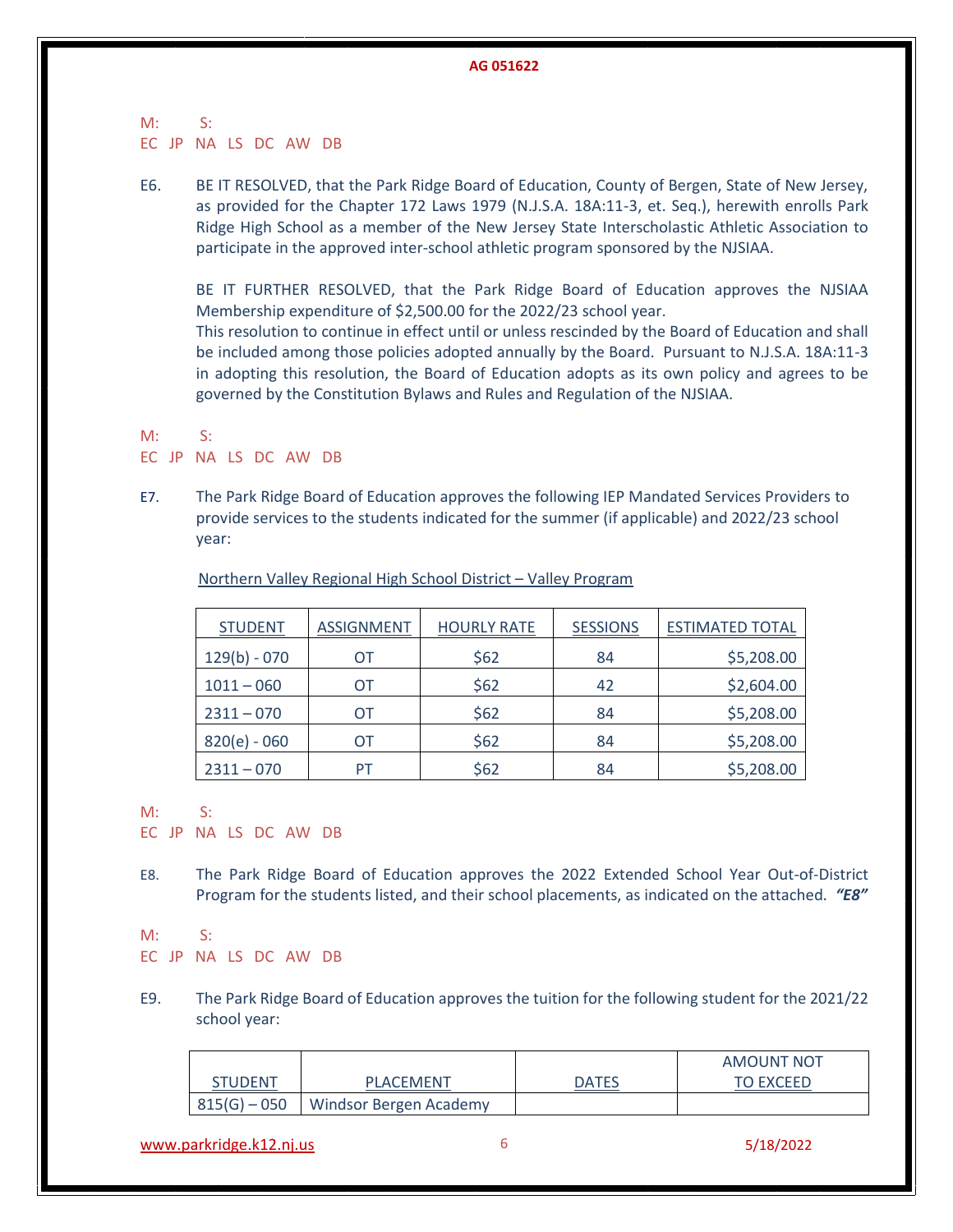|    |               | AG 051622           |             |
|----|---------------|---------------------|-------------|
|    | Ridgewood, NJ | $4/18/22 - 6/30/22$ | \$14,388.77 |
| M: |               |                     |             |

EC JP NA LS DC AW DB

E10. The Park Ridge Board of Education approves the following programmers to provide IEP mandated ABA, social skills instruction, OT, PT, speech, vision, and home consulting services for the 2022/23 summer and school-year program:

|                                       |                                                  | <b>HOURLY/SESSION</b> |
|---------------------------------------|--------------------------------------------------|-----------------------|
| <b>NAME</b>                           | <b>ASSIGNMENT</b>                                | <b>RATE</b>           |
| Speech and Hearing Associates         | <b>Speech Therapy</b>                            | \$127.50/45 Mins.     |
| <b>Speech and Hearing Associates</b>  | <b>Speech Therapy</b>                            | \$85/30 Mins.         |
| <b>Speech and Hearing Associates</b>  | <b>Speech Therapy</b>                            | \$160/Hour            |
| <b>Joy Hollander-Fink</b>             | Speech & Language Therapy (In office, no travel) | \$100/30 Mins.        |
| <b>Joy Hollander-Fink</b>             | Oral-motor Therapy (In office, no travel)        | \$150/45 Mins.        |
| <b>Joy Hollander-Fink</b>             | Oral-motor Therapy (Park Ridge School District)  | \$135/40 Mins.        |
|                                       | Travel to Park Ridge School District for Therapy |                       |
| Joy Hollander-Fink                    | <b>Sessions</b>                                  | \$50/Round Trip       |
| Krista Faller, M.A., TOVI             | <b>Vision Therapist</b>                          | \$140/Hour            |
| Krista Faller, M.A., TOVI             | <b>Vision Therapist</b>                          | \$70/30 min           |
| Northern Valley Regional High         |                                                  |                       |
| <b>School District Valley Program</b> | <b>Home Consulting</b>                           | \$40/Hour             |

M: S:

EC JP NA LS DC AW DB

E11. The Park Ridge Board of Education approves the following IEP Mandated Services Providers to provide services to the students indicated for the summer (if applicable) and 2022/23 school year:

Speech and Hearing Associates – Student 2020(d)-050 and 1726(b)-050

|                               |                       |                     | NO. OF          |                  |
|-------------------------------|-----------------------|---------------------|-----------------|------------------|
|                               |                       | 45-MINUTE           | 45-MINUTE       | <b>ESTIMATED</b> |
| <b>NAME</b>                   | <b>ASSIGNMENT</b>     | <b>SESSION RATE</b> | <b>SESSIONS</b> | <b>TOTAL</b>     |
|                               | <b>Speech Therapy</b> |                     |                 |                  |
| Speech and Hearing Associates | Student 2020(d)-050   | \$127.50            |                 | \$510            |

| <b>NAME</b>                   | <b>ASSIGNMENT</b>                     | 1 HOUR<br><b>SESSION RATE</b> | NO. OF<br>1 HOUR<br><b>SESSIONS</b> | <b>ESTIMATED</b><br><b>TOTAL</b> |
|-------------------------------|---------------------------------------|-------------------------------|-------------------------------------|----------------------------------|
| Speech and Hearing Associates | Speech Therapy<br>Student 1726(b)-050 | \$160.00                      | 47                                  | \$7,520.00                       |
|                               |                                       |                               |                                     |                                  |

[www.parkridge.k12.nj.us](http://www.parkridge.k12.nj.us/) 7 5/18/2022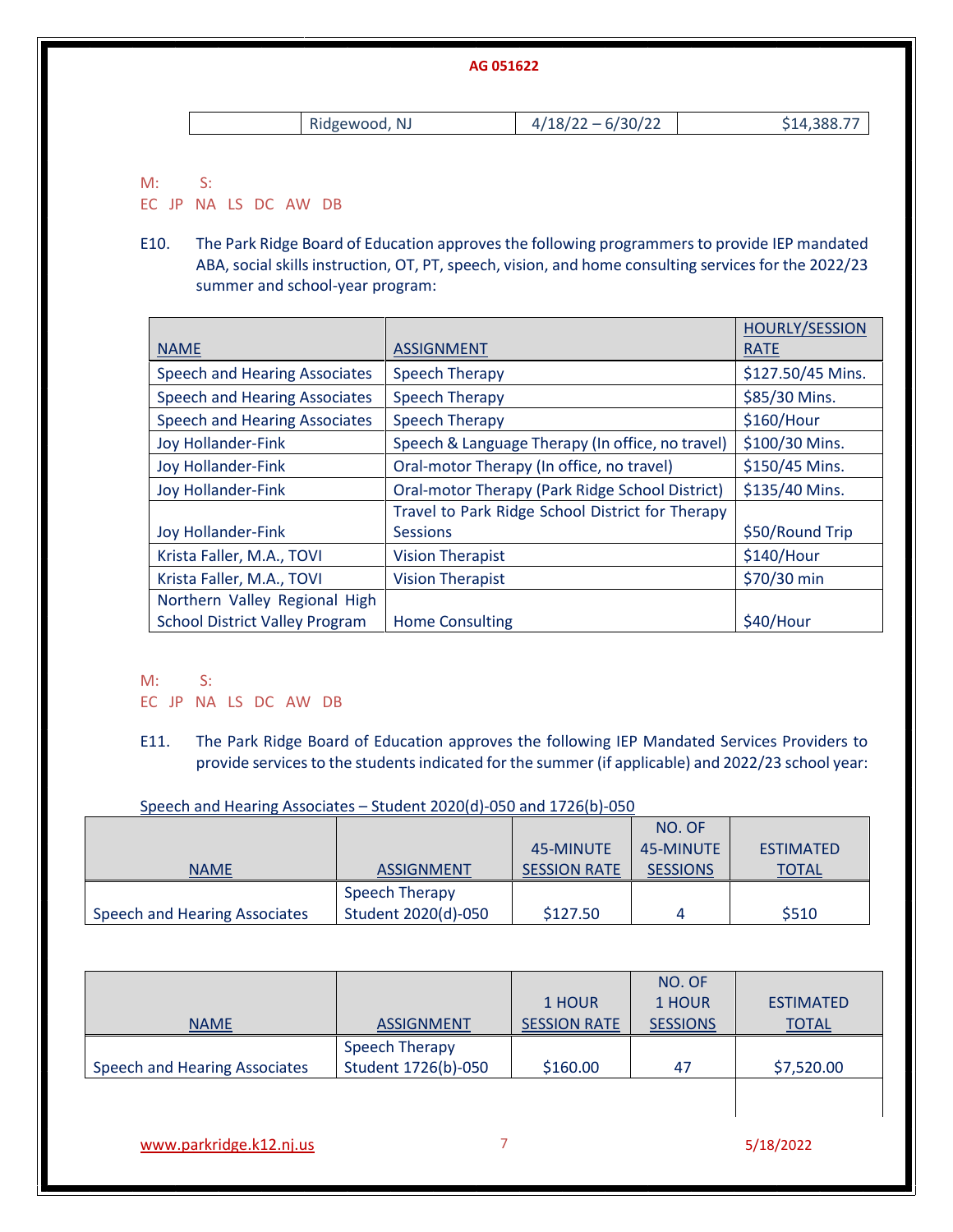| Krista Faller - Student 178-050 |                         |                 |              |                 |               |                  |
|---------------------------------|-------------------------|-----------------|--------------|-----------------|---------------|------------------|
|                                 |                         | 30 min          |              | <b>TOTAL</b>    |               |                  |
|                                 |                         | <b>SESSIONS</b> | <b>TOTAL</b> | 30 min          | <b>HOURLY</b> | <b>ESTIMATED</b> |
| <b>NAME</b>                     | <b>ASSIGNMENT</b>       | <b>PER WEEK</b> | <b>WEEKS</b> | <b>SESSIONS</b> | <b>RATE</b>   | <b>TOTAL</b>     |
|                                 |                         |                 |              |                 | \$140/\$70    |                  |
| Krista Faller M.A. TOVI         | <b>Visual Therapist</b> |                 | 47           | 94              | $(1/2)$ hr)   | \$6,580          |

Joy Hollander Fink – Student 178-050

|                    |                   | 30-MINUTE       |              | <b>TOTAL</b>    |                |                  |
|--------------------|-------------------|-----------------|--------------|-----------------|----------------|------------------|
|                    |                   | <b>SESSIONS</b> | <b>TOTAL</b> | 30-MINUTE       | <b>SESSION</b> | <b>ESTIMATED</b> |
| <b>NAME</b>        | <b>ASSIGNMENT</b> | <b>PER WEEK</b> | <b>WEEKS</b> | <b>SESSIONS</b> | <b>RATE</b>    | <b>TOTAL</b>     |
|                    | Speech            |                 |              |                 |                |                  |
| Joy Hollander Fink | Language          |                 |              |                 |                |                  |
| <b>MA CCC SLP</b>  | Pathologist       |                 | 47           | 94              | \$100          | \$9,400          |

### Joy Hollander Fink – Student 129(b)-060

|                    |                   | 45-MINUTE       |              | <b>TOTAL</b>    |                |                  |
|--------------------|-------------------|-----------------|--------------|-----------------|----------------|------------------|
|                    |                   | <b>SESSIONS</b> | <b>TOTAL</b> | 45-MINUTE       | <b>SESSION</b> | <b>ESTIMATED</b> |
| <b>NAME</b>        | <b>ASSIGNMENT</b> | <b>PER WEEK</b> | <b>WEEKS</b> | <b>SESSIONS</b> | <b>RATE</b>    | <b>TOTAL</b>     |
|                    | Speech            |                 |              |                 |                |                  |
| Joy Hollander Fink | Language          |                 |              |                 |                |                  |
| <b>MA CCC SLP</b>  | Pathologist       |                 | 47           | 47              | \$150          | \$7,050          |

## Northern Valley Regional High School District – Valley Program

|                |                        |                    | NO. OF       |                        |
|----------------|------------------------|--------------------|--------------|------------------------|
| <b>STUDENT</b> | <b>ASSIGNMENT</b>      | <b>HOURLY RATE</b> | <b>HOURS</b> | <b>ESTIMATED TOTAL</b> |
| 2020(d)        | <b>Home Consulting</b> | \$40               | 100          | \$4,000                |
| 820(e)         | <b>Home Consulting</b> | \$40               | 100          | \$4,000                |
| 820(e)         | <b>BCBA</b>            | \$80               | 20           | \$1,600                |

M: S:

EC JP NA LS DC AW DB

E12. The Park Ridge Board of Education approves the extension of home instruction for the following student, as indicated below, subject to revision:

| <b>STUDENT</b> | <b>DATES</b>        | <b>APPROXIMATE TIME</b>                       | <b>SUBJECTS</b>                       |
|----------------|---------------------|-----------------------------------------------|---------------------------------------|
| $1015 - 050$   | $5/31/22 - 6/22/22$ | 2 Hours/Week @ \$55.00 hour                   | <b>Fundamentals of English</b>        |
| $1015 - 050$   | $5/31/22 - 6/22/22$ | 2 Hours/Week @ \$55.00 hour                   | Pre-Algebra                           |
| $1015 - 050$   | $5/31/22 - 6/22/22$ | 2 Hours/Week @ \$55.00 hour                   | <b>Fundamentals of Science</b>        |
| $1015 - 050$   | $5/31/22 - 6/22/22$ | 2 Hours/Week @ \$55.00 hour                   | Middle School Support                 |
| $1015 - 050$   |                     | 5/31/22 - 6/22/22 2 Hours/Week @ \$55.00 hour | <b>Fundamentals of Social Studies</b> |

M: S:

EC JP NA LS DC AW DB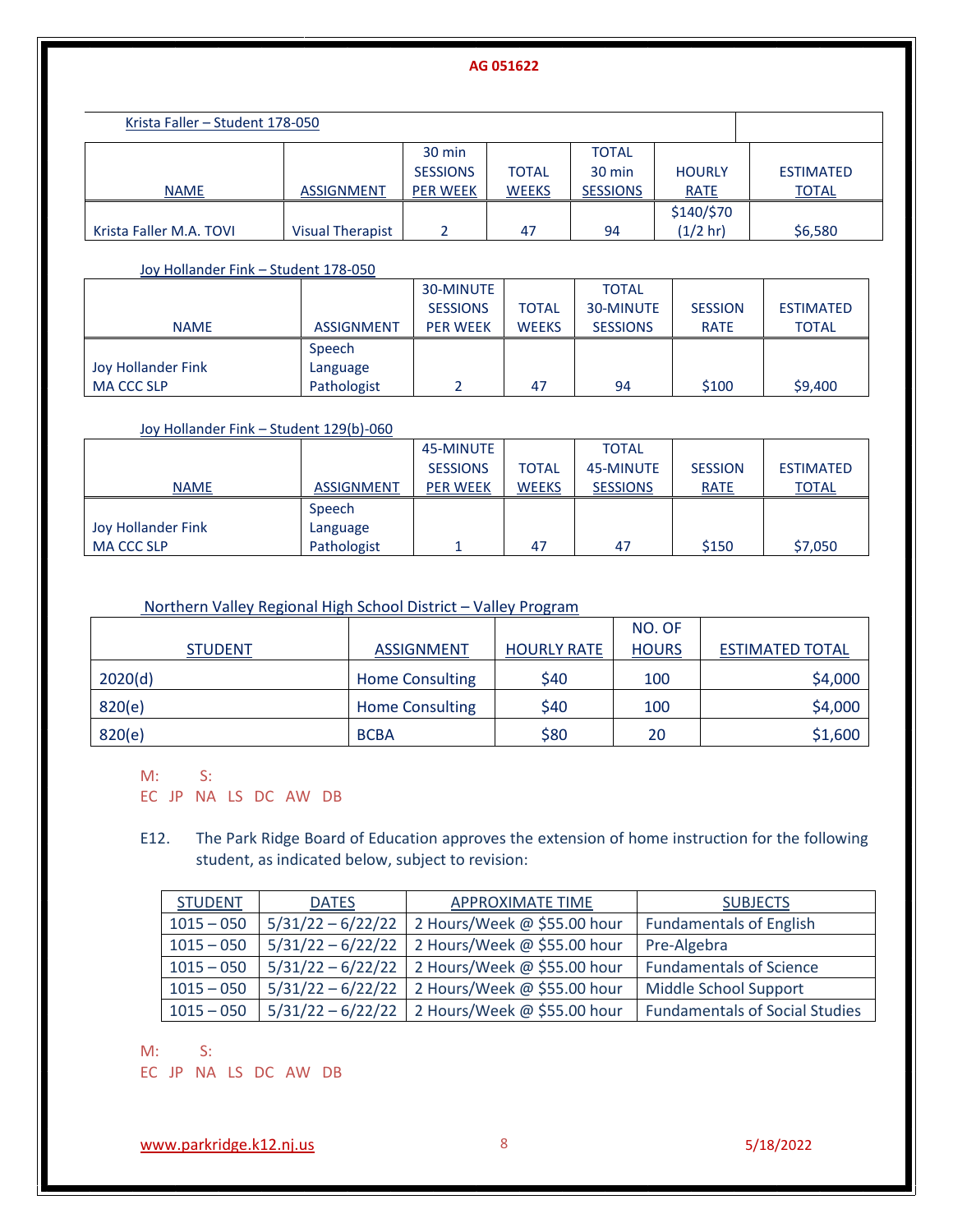E13. The Park Ridge Board of Education approves the Collective Bargaining Agreement between the Park Ridge Board of Education and Park Ridge Administrators and Supervisors Association (PRASA) from July 1, 2022 - June 30, 2025, on file in the Superintendent's Office. *"E13"*

M: S: EC JP NA LS DC AW DB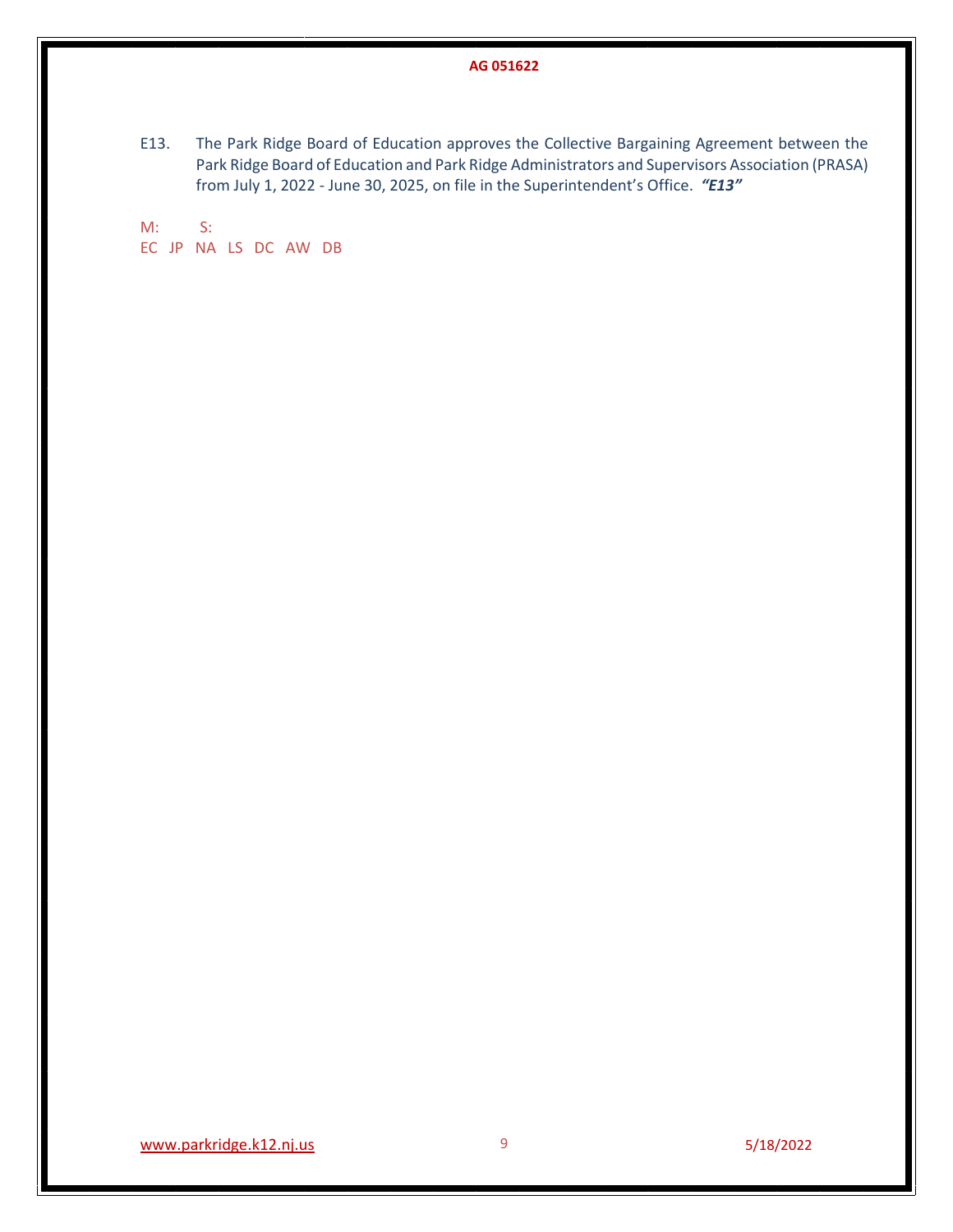## **FINANCE RESOLUTIONS**

**Be it resolved, upon the recommendation of the Superintendent of Schools in conjunction with the Business Administrator/Board Secretary that the following actions be taken:**

- F1. Certification Resolution: The Park Ridge Board of Education, pursuant to N.J.A.C. 6:20-2.13 I, certifies that the Board Secretary's April 2022 monthly financial report (appropriations section) did not reflect an over-expenditure in any of the major accounts or funds, has not been over expended in violation of N.J.A.C. 620 – 2.13(b), and based on the advice of the district officials, we have no reason to doubt that the district has sufficient funds available to meet its financial obligations for the remainder of the fiscal year. The Park Ridge Board of Education also certifies that the financial records are in compliance with Park Ridge Policy numbers 0171, 1320, 4413 and 6510.*"F1"*
- M: S: EC JP NA LS DC AW DB
- F2. The Park Ridge Board of Education accepts the Cafeteria Report for the month of March, 2022.

M: S: EC JP NA LS DC AW DB

- F3. The Park Ridge Board of Education approves the Check Journal (List of Bills) containing Check #46932 - 47082 in the total amount of \$3,211,909.36, and EFTs using ACH technology #L52207 - L52214 in the amount of \$75,136.19, and Erna Folkens check #1004 in the amount of \$189.98. *"F3"*
- **M: S:**
- **EC JP NA LS DC AW DB**
- F4. The Park Ridge Board of Education approves the payment of Athletic Vouchers #12860 12888 in the total amount of \$3,863.00. *"F4"*

M: S:

EC JP NA LS DC AW DB

F5. The Park Ridge Board of Education approves the Varsity Athletic Club Voucher #1073 in the total amount of \$3,374.00. *"F5"*

M: S: EC JP NA LS DC AW DB

F6. The Park Ridge Board of Education approves the Unemployment Compensation Vouchers #\_N/A\_ in the total amount of \$\_N/A\_.

M: S: EC JP NA LS DC AW DB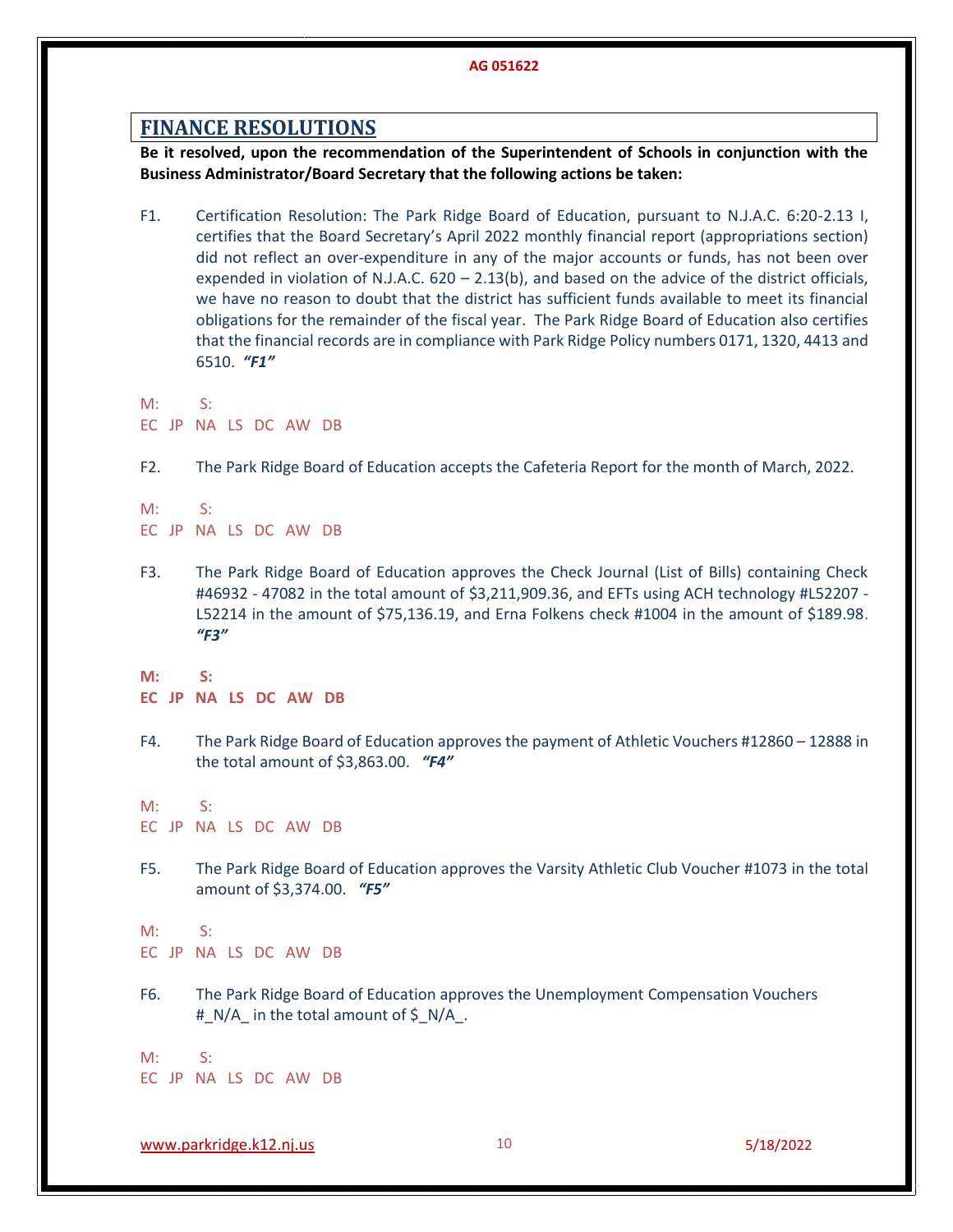F7. The Park Ridge Board of Education approves the April 2022 "Report of the Secretary" and the "Report of the Treasurer" to the Board of Education.*"F7"*

 $M: S:$ EC JP NA LS DC AW DB

F8. The Park Ridge Board of Education approves the following 2021/2022 General Fund Transfers for the month of April 2022 in the amount indicated per Appendix A.*"F8"*

 $M: S:$ 

EC JP NA LS DC AW DB *F1-F8 Backup Attached*

F9. The Park Ridge Board of Education approves the purchase of technical support and equipment, and maintenance, repair and operational supplies through State Contract/Cooperative pricing. Listed below are expenses anticipated to exceed the threshold (cumulatively):

| <b>ITEMS PURCHASED FROM</b> | <b>AMOUNT</b> | <b>OURCE</b>          |
|-----------------------------|---------------|-----------------------|
| <b>School Specialty</b>     | \$51,517.93   | <b>ECSNJ Contract</b> |

M: S:

EC JP NA LS DC AW DB

F10. The Park Ridge Board of Education approves the contract with Lerch, Vinci & Higgins, LLP, school auditor for the 2022/23 school year, at a contracted amount of \$35,900.00.

**M: S:**

- **EC JP NA LS DC AW DB**
- F11. The Park Ridge Board of Education approves the appointment of The Vozza Agency as insurance advisor for the Park Ridge School District for the 2022/23 school year.

M: S:

EC JP NA LS DC AW DB

F12. The Park Ridge Board of Education approves the renewal of Brown and Brown as their agent for Dental and Vision services as per the attached Trust agreement for the 2022-23 fiscal year.*"F12"*

M: S: EC JP NA LS DC AW DB

F13. The Park Ridge Board of Education approves the renewal of Brown and Brown for consultant services as attached in the amount of \$30,000 for the 2022-23 fiscal year. *"F13"*

M: S: EC JP NA LS DC AW DB

[www.parkridge.k12.nj.us](http://www.parkridge.k12.nj.us/) 11 5/18/2022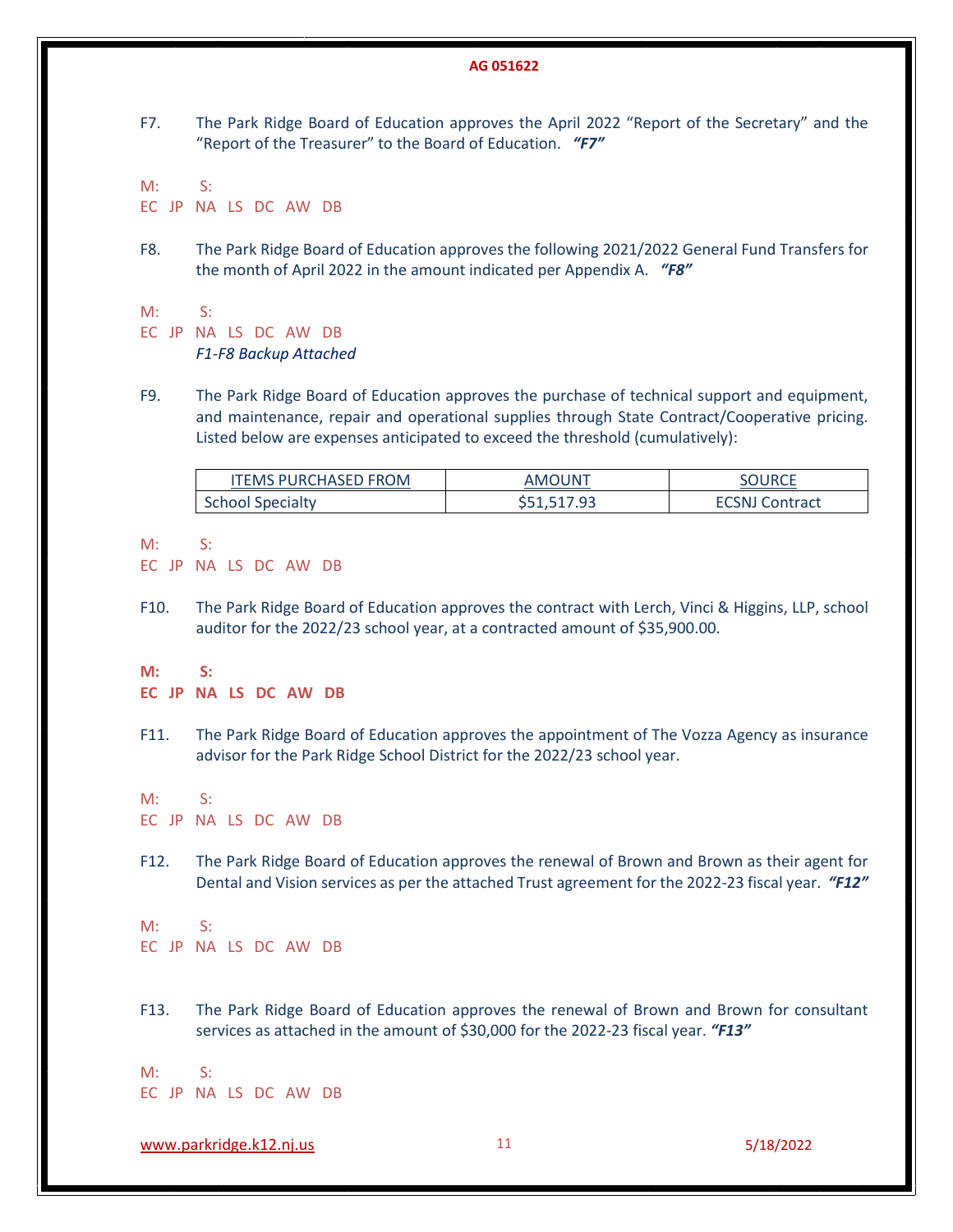F14. The Park Ridge Board of Education accepts the report of the School Business Administrator in compliance with PL 2015, Chapter 47, on contracts, which are intended to be renewed, awarded or to expire. These contracts have been and will continue to be in full compliance with all state and federal statutes and regulations, in particular, New Jersey Title 18A:18 et seq., NJAC Chapter 23, and Federal Procurement Regulations 2CFR Part 200.317 et seq.

M: S:

#### EC JP NA LS DC AW DB

F15. The Park Ridge Board of Education approves the following Resolution for Park Ridge Board of Education's Participation in a Cooperative Pricing System:

WHEREAS, *N.J.S.A. 40A:11-11(5)* authorizes contracting units to establish a Cooperative Pricing System and to enter into Cooperative Pricing Agreements for its administration; and

WHEREAS, the Hunterdon County Educational Services Commission hereinafter referred to as the "Lead Agency", has offered voluntary participation in a Cooperative Pricing System for the purchase of goods and services;

WHEREAS, on May 21, 2018, the governing body of the Park Ridge Board of Education, County of Bergen, State of New Jersey, duly considered participation in a Cooperative Pricing System for the provision and performance of goods and services;

NOW, THEREFORE BE IT RESOLVED as follows:

#### TITLE

This RESOLUTION shall be known and may be cited as the Cooperative Pricing Resolution of the Park Ridge Board of Education.

#### AUTHORITY

Pursuant to the provisions of *N.J.S.A. 40A:11-11(15)*, the Business Administrator is hereby authorized to enter into a Cooperative Pricing Agreement with the Lead Agency.

#### CONTRACTING UNIT

The Lead Agency shall be responsible for complying with the provisions of the *Local Public Contracts Law (N.J.S.A. 40A:11-1 et seq.)* and all other provisions of the revised statutes of the State of New Jersey.

#### EFFECTIVE DATE

This resolution shall take effect immediately upon passage.

#### M: S:

EC JP NA LS DC AW DB

F16. The Park Ridge Board of Educational approves the renewal of its participation in a cooperative pricing system with Educational Services Commission of New Jersey (ESCNJ), formerly Middlesex Regional Cooperative, for the purchase of goods and services for the 2022/23 school year.

M: S: EC JP NA LS DC AW DB

[www.parkridge.k12.nj.us](http://www.parkridge.k12.nj.us/) 12 5/18/2022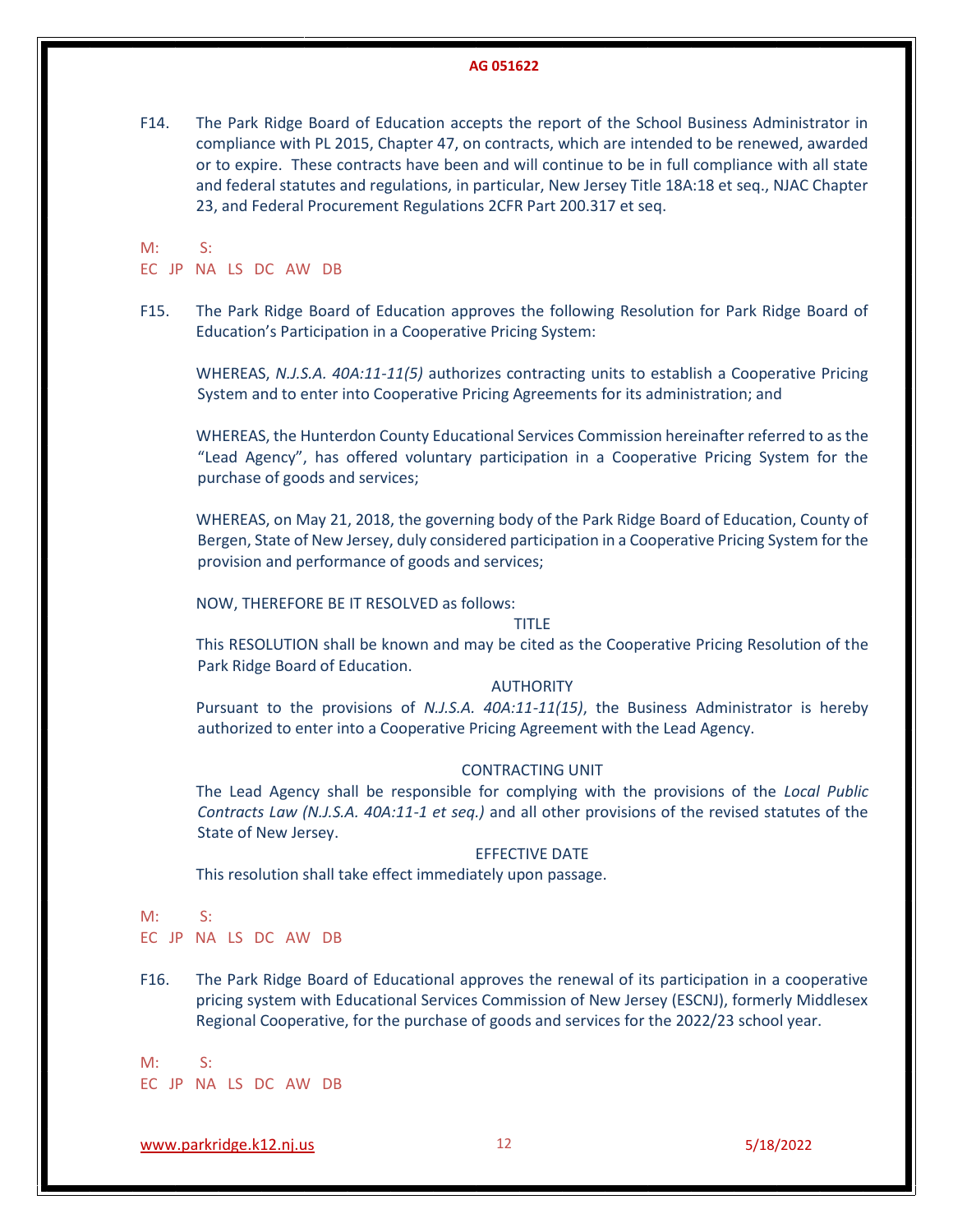F17. WHEREAS, NEW JERSEY P.L., 2011 Chapter 139 permits school districts to "use contracts awarded by national or regional cooperatives or other states that were competitively bid," and

WHEREAS, the Keystone Purchasing Network meets the criteria as defined under this law, and

WHEREAS, the Park Ridge Board of Education feels that by joining the Keystone Purchasing Network, there will be a significant benefit to the taxpayers due to anticipated savings, and

WHEREAS, the Park Ridge Board of Education is not obligated to use the program once a member, nor will it be assessed any fees for participating;

NOW, THEREFORE BE IT RESOLVED that the Park Ridge Board of Education authorizes Robert Wright, School Business Administrator, to sign and deliver any and all necessary documents in connection with the enrollment of the district in this program.

M: S: EC JP NA LS DC AW DB

F18. The Park Ridge Board of Education approves the continuation of its participation in the NJSBA ACES Cooperative Pricing System.

M: S: EC JP NA LS DC AW DB

F19. The Park Ridge Board of Education accepts the following donations for the 21/22 school year:

|                                |                                            | <b>TYPE OF</b>  |               |
|--------------------------------|--------------------------------------------|-----------------|---------------|
| <b>DONOR</b>                   | <u>TO</u>                                  | <b>DONATION</b> | <b>AMOUNT</b> |
| Helyn and Melville Beer        | Beer Family Scholarship Fund               | Monetary        | \$5,000.00    |
| <b>Ed Gunther</b>              | <b>Ted Gunther Memorial Scholarship</b>    | Monetary        | \$5,000.00    |
| <b>Fulton Friendship Lodge</b> | Richard Faraj Memorial Service Scholarship | Monetary        | \$1,500.00    |
| <b>Henry Cenicola</b>          | <b>Barry Cohen Memorial Scholarship</b>    | Monetary        | \$1,000.00    |
| <b>Barry Fadem</b>             | The Fadem Brothers Outstanding Senior      | Monetary        | \$1,250.00    |
|                                | Award Scholarship                          |                 |               |
| PRHS Class of 2021             | <b>Theatre Department at PRHS</b>          | Monetary        | \$2,619.34    |
| <b>West Ridge PTO</b>          | <b>Classroom Library Project</b>           | Monetary        | \$788.81      |

M: S:

EC JP NA LS DC AW DB

F20. The Park Ridge Board of Education approves the appropriation of 2020-21 Extraordinary Aid funds in the amount of  $$6,000.00$ , to be used in the  $2021 - 22$  Budget as follows:

12-140-100-730-050-01-28 \$6,000.00

M: S: NT JP NA LS DC AW DB

[www.parkridge.k12.nj.us](http://www.parkridge.k12.nj.us/) 13 5/18/2022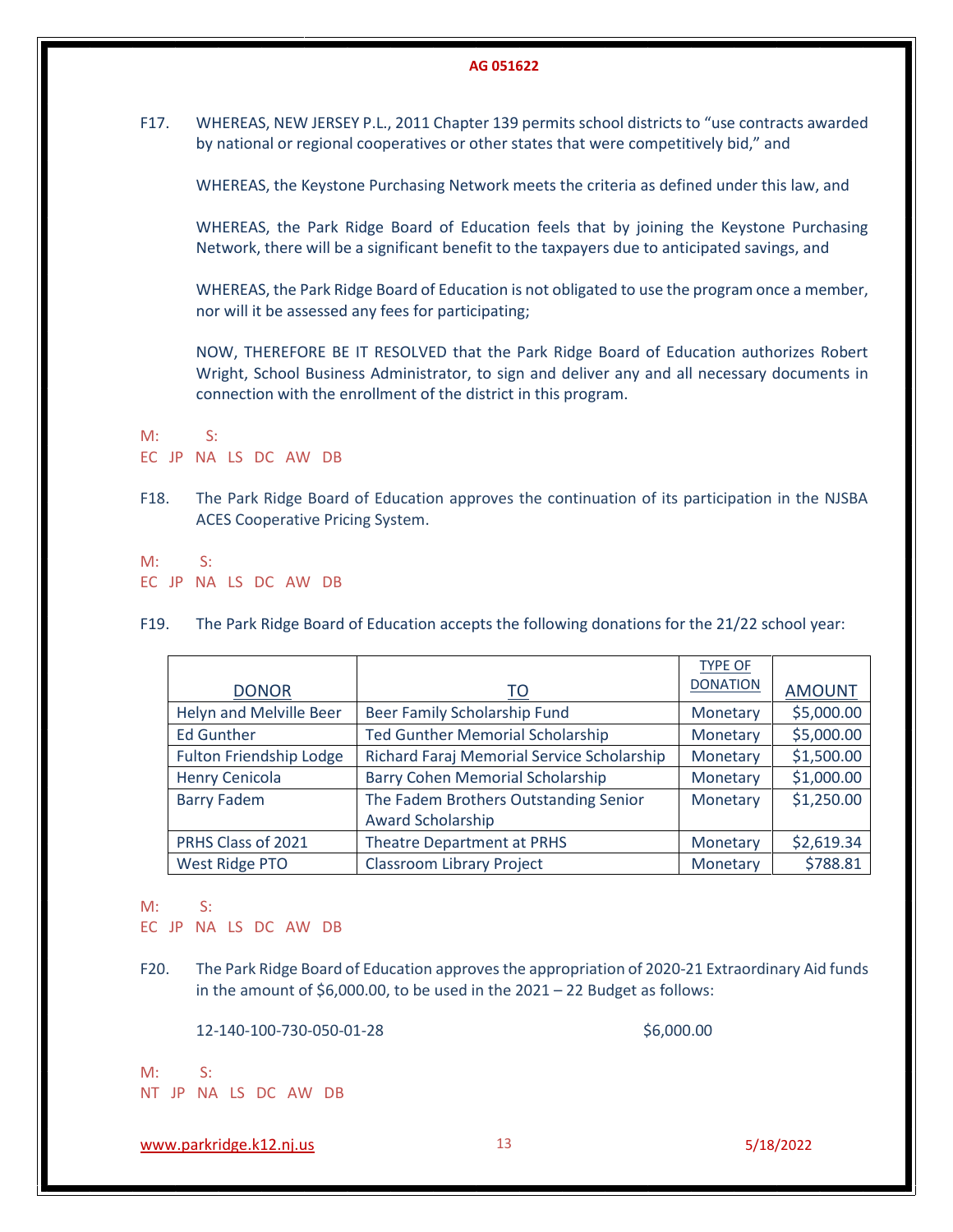F21. The Park Ridge Board of Education approves the following tuition rates for the 2022/23 school year:

| Grade                            | Amount   |
|----------------------------------|----------|
| Kindergarten                     | \$23,183 |
| $1 - 5$                          | \$25,727 |
| $6 - 8$                          | \$25,631 |
| $9 - 12$                         | \$27,335 |
| <b>Primary LLD</b>               | \$35,885 |
| <b>Secondary LLD</b>             | \$37,505 |
| Integrated Pre-school (Reg. Ed.) | \$3,100  |

|             | The Owl House (In County):                                               |                                                    |                                                                                               |
|-------------|--------------------------------------------------------------------------|----------------------------------------------------|-----------------------------------------------------------------------------------------------|
|             | In-County (10 Months)                                                    |                                                    | \$50,000                                                                                      |
|             | $\bullet$                                                                | 1-Month Extended School Year                       | \$3,800                                                                                       |
|             | <b>Transportation (10 Months)</b><br>$\bullet$                           |                                                    | \$9,000                                                                                       |
|             | $\bullet$                                                                | Transportation (1 Month - Extended<br>School Year) | 900<br>\$.                                                                                    |
|             | $\bullet$                                                                | Out -of-County (10 Months)                         | \$51,500                                                                                      |
| M:          | S:                                                                       |                                                    |                                                                                               |
| EC JP       | NA LS DC AW DB                                                           |                                                    |                                                                                               |
| F22.        | school year provided by Pomptonian. Menu items will increase as follows: |                                                    | The Park Ridge Board of Education approves the following price adjustments for the 2022/2023  |
|             | <b>Regular Lunch</b><br><b>Featured Favorite Lunch</b>                   |                                                    | $+.25$<br>$+.25$                                                                              |
| M:          | $S$ :<br>EC JP NA LS DC AW DB                                            |                                                    |                                                                                               |
| F23.        | Settlement Agreement, with the parents of Student No. 1920(a). "F23"     |                                                    | The Park Ridge Board of Education accepts the terms, in accordance with the provisions of the |
| M:<br>EC JP | $S$ :<br>NA LS DC AW DB                                                  |                                                    |                                                                                               |
| F24.        | services for the 2022/23 school year, as per Agreement.                  |                                                    | The Park Ridge Board of Education approves Bergen County Special Services to provide 192/193  |
| M:          | $S$ :<br>EC JP NA LS DC AW DB                                            |                                                    |                                                                                               |
|             |                                                                          |                                                    |                                                                                               |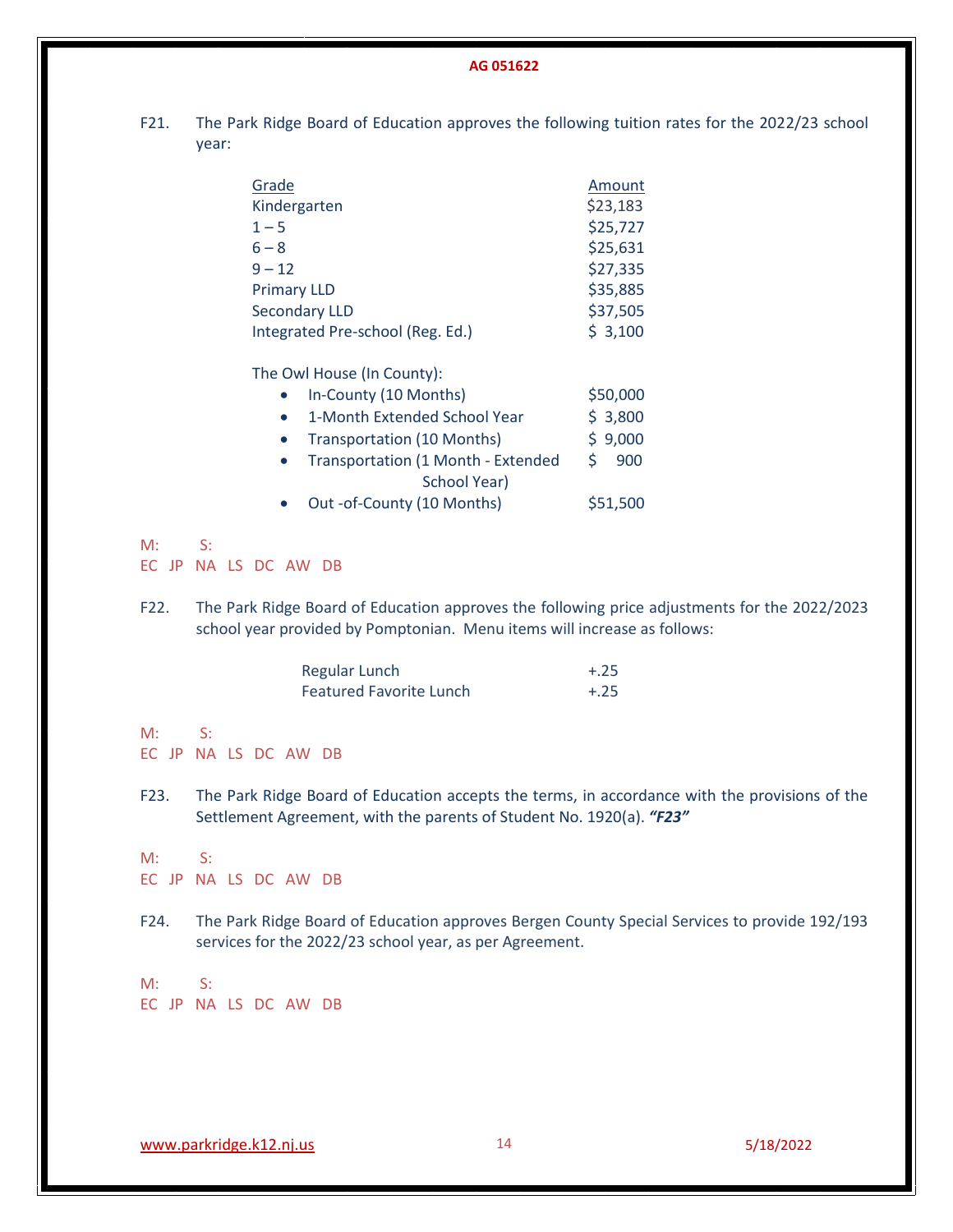F25. The Park Ridge Board of Education approves the submission of an amendment to the 2022 IDEA Preschool Grant.

M: S: EC JP NA LS DC AW DB

- F26. The Park Ridge Board of Education approves non-public security aid in the amount of \$9,183.77 for Our Lady of Mercy Academy, for the 2021/2022 school year. The funds are to be used to purchase a door and window with a security film for the main office. The three vendors, Shaw's Complete Security, LLC, S & L Glass, LLC, and Glass Energy will provide all materials and installation.
- M: S: EC JP NA LS DC AW DB
- F27. The Park Ridge Board of Education approves the two-year renewal of Horizon Healthcare Dental for the period July 1, 2022 to June 30, 2024 at the following rates:

|              | 2022-23  | 2023-24  |
|--------------|----------|----------|
|              |          |          |
| Single       | \$55.58  | \$55.58  |
| Husband/Wife | \$104.70 | \$104.70 |
| Parent/Child | \$104.70 | \$104.70 |
| Family       | \$176.83 | \$176.83 |

The rates represent an increase of 2% in 2022-23 and 0% in 2023-24.

#### M: S:

#### EC JP NA LS DC AW DB

F28. The Park Ridge Board of Education approves the following rates for the 2022 EXTRAS Summer program:

| Summer Camp Full Program (7 weeks)              | \$1,500 |
|-------------------------------------------------|---------|
| Summer Camp Half Day Program (7 weeks AM or PM) | 5750    |
| Summer Camp Half Day Program PM w/ Hoot Camp    | \$450   |
| Summer Camp One Week Full Day                   | \$260   |
| Summer Camp One Week Half Day (AM or PM)        | \$150   |

M: S: EC JP NA LS DC AW DB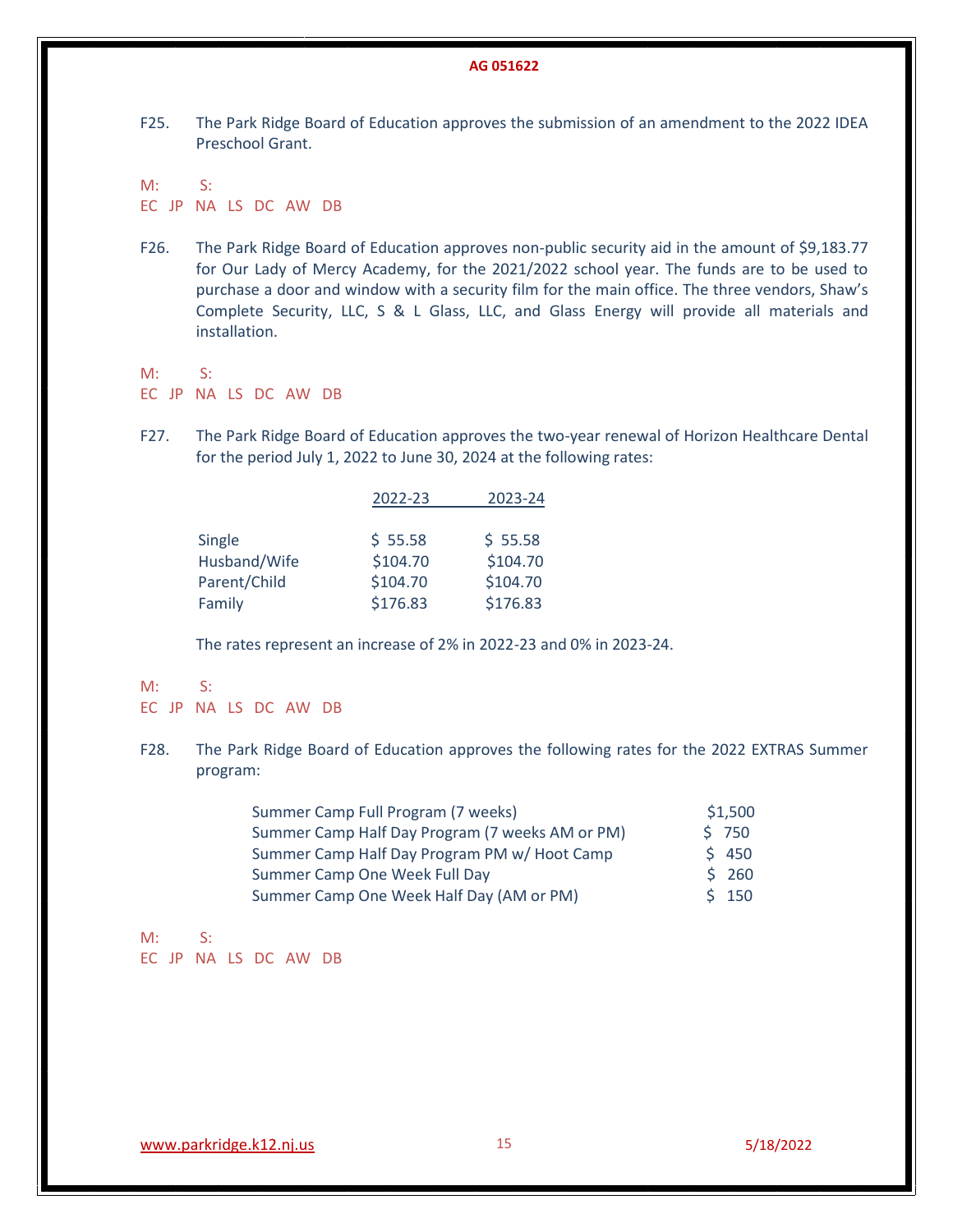## **BUILDING & GROUNDS RESOLUTIONS**

**Be it resolved, upon the recommendation of the Superintendent of Schools in conjunction with the Business Administrator/Board Secretary that the following actions be taken:**

BG1. The Park Ridge Board of Education approves the following payments to Parette Somjen Architects for the following projects: **"***BG1"*

| PROJECT NO. | <b>PROJECT NAME</b>                              | AMOUNT      |
|-------------|--------------------------------------------------|-------------|
| 8956        | <b>HS Tennis Courts</b>                          | \$4,018.81  |
| 8977        | <b>Elementary Restroom Renovations</b>           | \$27,086.85 |
| 8977        | <b>Elementary Restroom Renovations</b>           | \$97.09     |
| 8978        | <b>HS Restroom &amp; Nurse Suite Renovations</b> | \$31.192.97 |

M: S:

EC JP NA LS DC AW DB

BG2. The Park Ridge Board of Education approves the Use of the Building Facilities Application by the Park Ridge Police Department, for use of the High School Gyms, as per Board Policy #7510 "Use of School Facilities," on June 23, 2022, as per attached*. "BG2"*

M: S:

EC JP NA LS DC AW DB

BG3. The Park Ridge Board of Education approves the Use of the Building Facilities Application by Valley Chabad, for use of High School classrooms, as per Board Policy #7510 "Use of School Facilities," from 9/11/ 22 – 5/21/23, as per attached*. "BG3"*

M: S: EC JP NA LS DC AW DB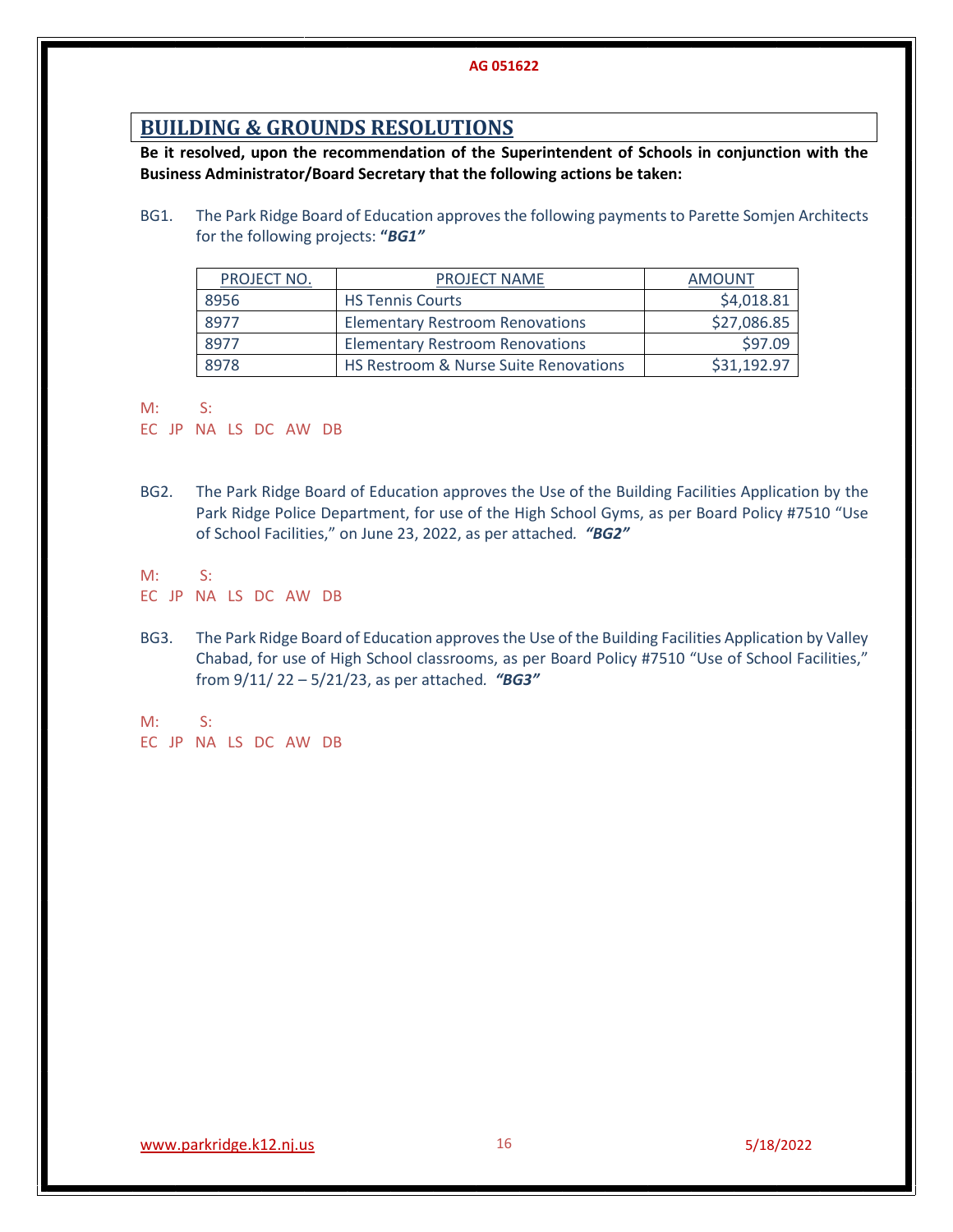## **PERSONNEL RESOLUTIONS**

**Be it resolved, upon the recommendation of the Superintendent of Schools in conjunction with the Business Administrator/Board Secretary that the following actions be taken:**

P1. The Park Ridge Board of Education approves the appointment of substitute teachers for the 2021/22 school year:

Substitute Teachers Fuqua, Cheryl Riehl, Jennifer

M: S: EC JP NA LS DC AW DB

P2. The Park Ridge Board of Education approves the appointments/resignations of the following, as indicated in the areas listed, and for the amounts cited for the 2021/22 school year, or unless otherwise indicated:

#### APPOINTMENTS FOR THE 2021/22 SCHOOL YEAR:

| <b>NAME</b>         | <b>POSITION</b>                       | <b>TIME</b>          | <b>RATE</b>  |
|---------------------|---------------------------------------|----------------------|--------------|
| Cangialosi, Harriet | Comp Ed Substitute Paraprofessional   | 1 hour               | \$20.22/hour |
| Kennedy, Catherine  | West Ridge Paraprofessional/Bus Aide  | 1.5 hours/day (rev.) | \$18.00/hour |
| McConville, Kelsey  | <b>EXTRAS Substitute Adult Aide</b>   | N/A                  | \$22.00/hour |
| Vinokurov, Ivanna   | <b>EXTRAS Substitute Student Aide</b> | N/A                  | \$13.00/hour |

#### RESIGNATIONS FOR THE 2021/22 SCHOOL YEAR:

| <b>NAME</b>    | <b>POSITION</b>             | <b>DATE</b> | <b>RATE</b>  |
|----------------|-----------------------------|-------------|--------------|
| Castino, Diane | East Brook Paraprofessional | 4/7/2022    | \$18.29/hour |
| Rappo, Michael | East Brook Paraprofessional | 5/20/2022   | \$18.00/hour |

M: S:

EC JP NA LS DC AW DB

P3. The Park Ridge Board of Education approves the reimbursement of anticipated/conference/ seminar expenses for the following staff member(s):

|             | <b>REASON/LOCATION FOR</b>                          |                | <b>AMOUNT</b> |
|-------------|-----------------------------------------------------|----------------|---------------|
| <b>NAME</b> | CONFERENCE/SEMINAR                                  | <b>DATE</b>    | NOT TO        |
|             |                                                     |                | <b>EXCEED</b> |
|             | Andresen, Robert   NJEA/LGBTQTA & Issues Conference | $6/3 - 6/4/22$ | \$375.00      |
|             | East Brunswick, NJ                                  |                |               |

M: S:

EC JP NA LS DC AW DB

[www.parkridge.k12.nj.us](http://www.parkridge.k12.nj.us/) 17 5/18/2022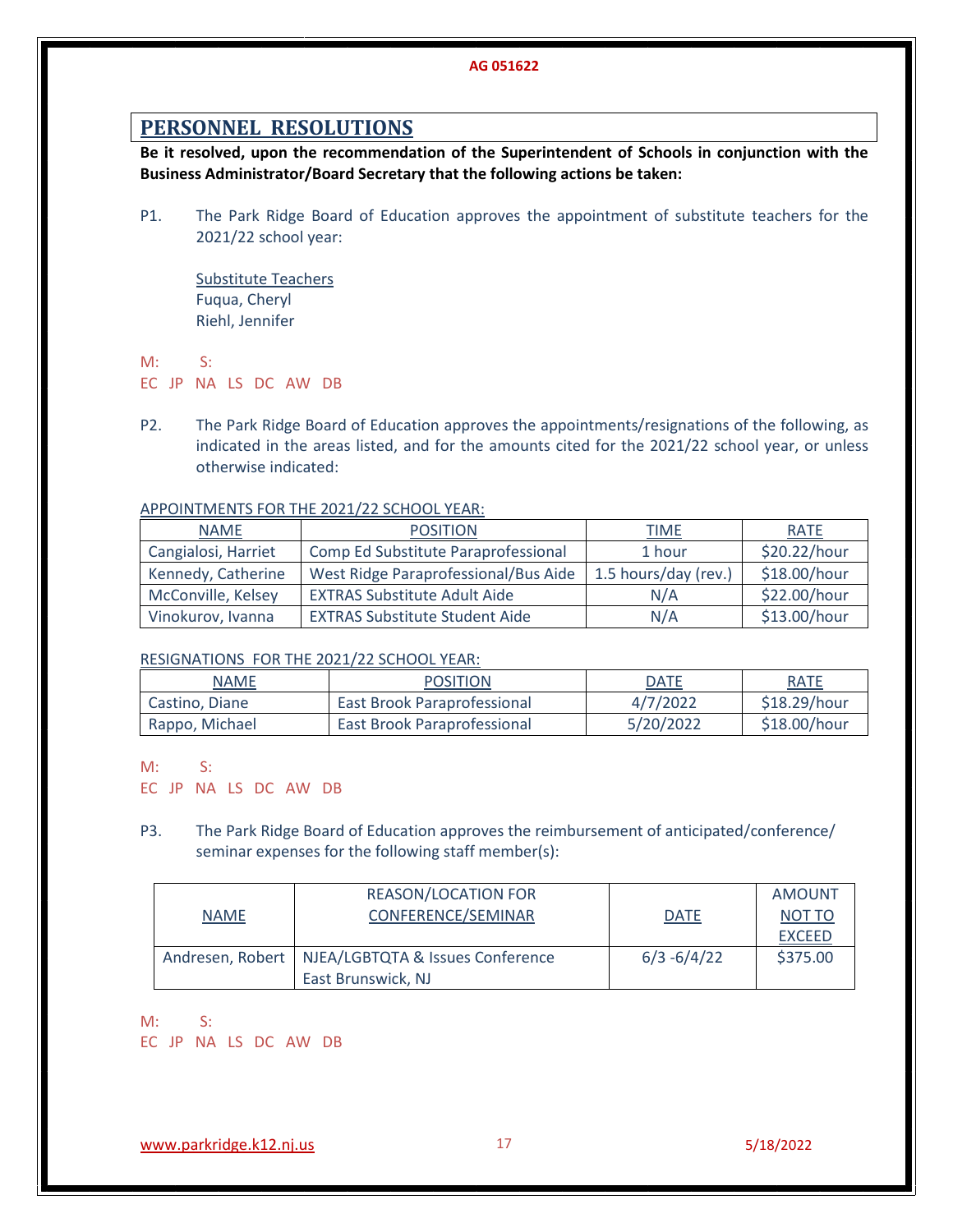P4. The Park Ridge Board of Education approves the following staff members as home instructors for the students listed:

| For the period March 23, 2022, to May 27, 2022: |  |  |  |  |  |
|-------------------------------------------------|--|--|--|--|--|
|-------------------------------------------------|--|--|--|--|--|

| <b>STUDENT</b>             | <b>STAFF MEMBERS</b>                                | <b>SUBJECT</b>       | APPROX. TIME | <b>RATE</b>  |
|----------------------------|-----------------------------------------------------|----------------------|--------------|--------------|
| $2525(b) - 050$ Kane, Tara |                                                     | Conceptual Chemistry | 2hrs.week    | \$55.00/hour |
|                            | 2525(b) - 050   Maskin, Sarah Kate   Plane Geometry |                      | 2hrs.week    | \$55.00/hour |

For the period April 28, 2022, to May 26, 2022:

| <b>STUDENT</b> | <b>STAFF MEMBERS</b> | <b>SUBJECT</b>            | APPROX. TIME | <b>RATE</b>  |
|----------------|----------------------|---------------------------|--------------|--------------|
| $*2711$        | Afkari. Yashar       | CP Anatomy & Physiology   | 1 hr.week    | \$55.00/hour |
| $*2711$        | Kovacs, Chuck        | <b>British Literature</b> | 1 hr.week    | \$55.00/hour |
| $*2711$        | Maskin, Sarah – Kate | Algebra II                | 1 hr.week    | \$55.00/hour |

#### For the period May 11, 2022, to May 26, 2022:

| <b>STUDENT</b> | <b>STAFF MEMBERS</b> | <b>SUBJECT</b> | APPROX. TIME | <b>RATE</b>  |
|----------------|----------------------|----------------|--------------|--------------|
| $*2711$        | Erdmann, Rachel      | German I       | 3 hours week | \$55.00/hour |
| $*2711$        | Meyer, Lucy          | US History II  | 3 hours week | \$55.00/hour |

### For the period May 5, 2022, to June 22, 2022:

| <b>STUDENT</b> | <b>STAFF MEMBERS</b> | <b>SUBJECT</b>                 | APPROX. TIME | <b>RATE</b>  |
|----------------|----------------------|--------------------------------|--------------|--------------|
| $830(a) - 050$ | Falkoff, Jennifer    | Middle School Support          | 2 hours week | \$55.00/hour |
| 830(a)-050     | Kane, Tara           | <b>Fundamentals of Science</b> | 2 hours week | \$55.00/hour |
| $830(a) - 050$ | Maskin, Sarah Kate   | <b>Fundamentals of English</b> | 2 hours week | \$55.00/hour |
| $830(a) - 050$ | Maskin, Sarah Kate   | <b>Fundamentals of Math</b>    | 2 hours week | \$55.00/hour |
| $830(a) - 050$ | Meyer, Lucy          | <b>Fund. of Social Studies</b> | 2 hours week | \$55.00/hour |

M: S:

- EC JP NA LS DC AW DB
- P5. The Park Ridge Board of Education accepts the resignation of Gina McCann, Secretary to the Assistant Principal, due to retirement, effective July 1, 2022.

#### M: S:

EC JP NA LS DC AW DB

P6. The Park Ridge Board of Education approves the appointment of Mimi Brako Bismarck as MS/HS English Teacher, starting August 30, 2022, on step 10 of the MA Guide, at an annual salary of \$74,261.00.

M: S: EC JP NA LS DC AW DB

[www.parkridge.k12.nj.us](http://www.parkridge.k12.nj.us/) 18 5/18/2022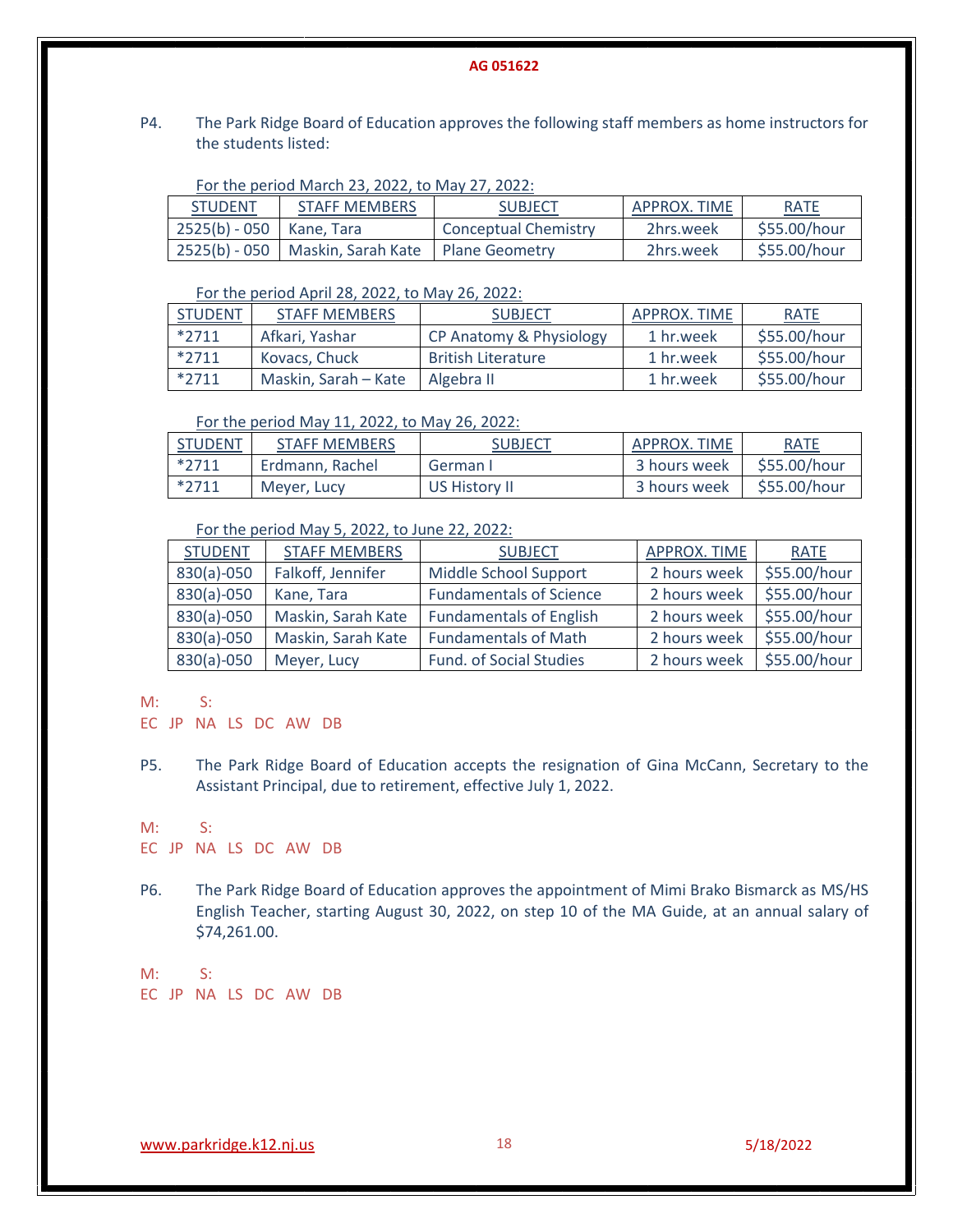P7. The Park Ridge Board of Education approves the following compensatory educational hours provided to special education students impacted by the pandemic, from July 1, through August 31, 2022:

| STAFF MEMBER   | <b>TOTAL</b> | <b>PAY RATE</b>                                                           |
|----------------|--------------|---------------------------------------------------------------------------|
|                | <b>HOURS</b> |                                                                           |
| Conrad, Lauren | 13.5         | By contract, based on 1/7 <sup>th</sup> of 1/180 <sup>th</sup> of salary. |

M: S:

EC JP NA LS DC AW DB

P8. The Park Ridge Board of Education approves additional hours for the following staff member for the 2021/22 school year:

| <b>NAME</b> | ASSIGNMENT                                                | APPROX. TIME/RATE                    | AMOUNT |
|-------------|-----------------------------------------------------------|--------------------------------------|--------|
|             | Lorenzini, Erika   HS Paraprofessional After School Track | 60 hours @ \$18.00/hour   \$1,080.00 |        |
|             | for Student $1920(a)$ -060                                |                                      |        |

M: S:

EC JP NA LS DC AW DB

P9. The Park Ridge Board of Education approves the following staff members to provide IEP mandated speech therapy to District classified students with IEP mandated speech services during the Extended School Year. The program will run from July 5 to July 29, 2022.

| <b>NAME</b>       | <u>Hourly</u> | <b>MAXIMUM HOURS</b> | AMOUNTS NOT TO EXCEED |
|-------------------|---------------|----------------------|-----------------------|
| Janitz, Stephanie | \$54.37       | 89.5                 | \$4,867.00            |
| Wagreich, Kim     | \$86.15       | 89.5                 | \$7,711.00            |

M: S:

EC JP NA LS DC AW DB

P10. The Park Ridge Board of Education approves all District Paraprofessionals, hired at any time for the 2022/23 school year, as substitute classroom, lunch and office staff paraprofessionals.

M: S:

EC JP NA LS DC AW DB

P11. The Park Ridge Board of Education approves the extension of the following staff members as home instructors for the student listed:

#### For the period May 31, 2022, to June 22, 2022:

| <b>STUDENT</b> | <b>STAFF MEMBERS</b>       | SUBJECT                        | APPROX.   | <u>RATE</u>                |
|----------------|----------------------------|--------------------------------|-----------|----------------------------|
|                |                            |                                | TIME      |                            |
|                | 1015 - 050   Loll, Heather | <b>Fundamentals of Science</b> | 2hrs.week | $\frac{1}{2}$ \$55.00/hour |

[www.parkridge.k12.nj.us](http://www.parkridge.k12.nj.us/) 19 5/18/2022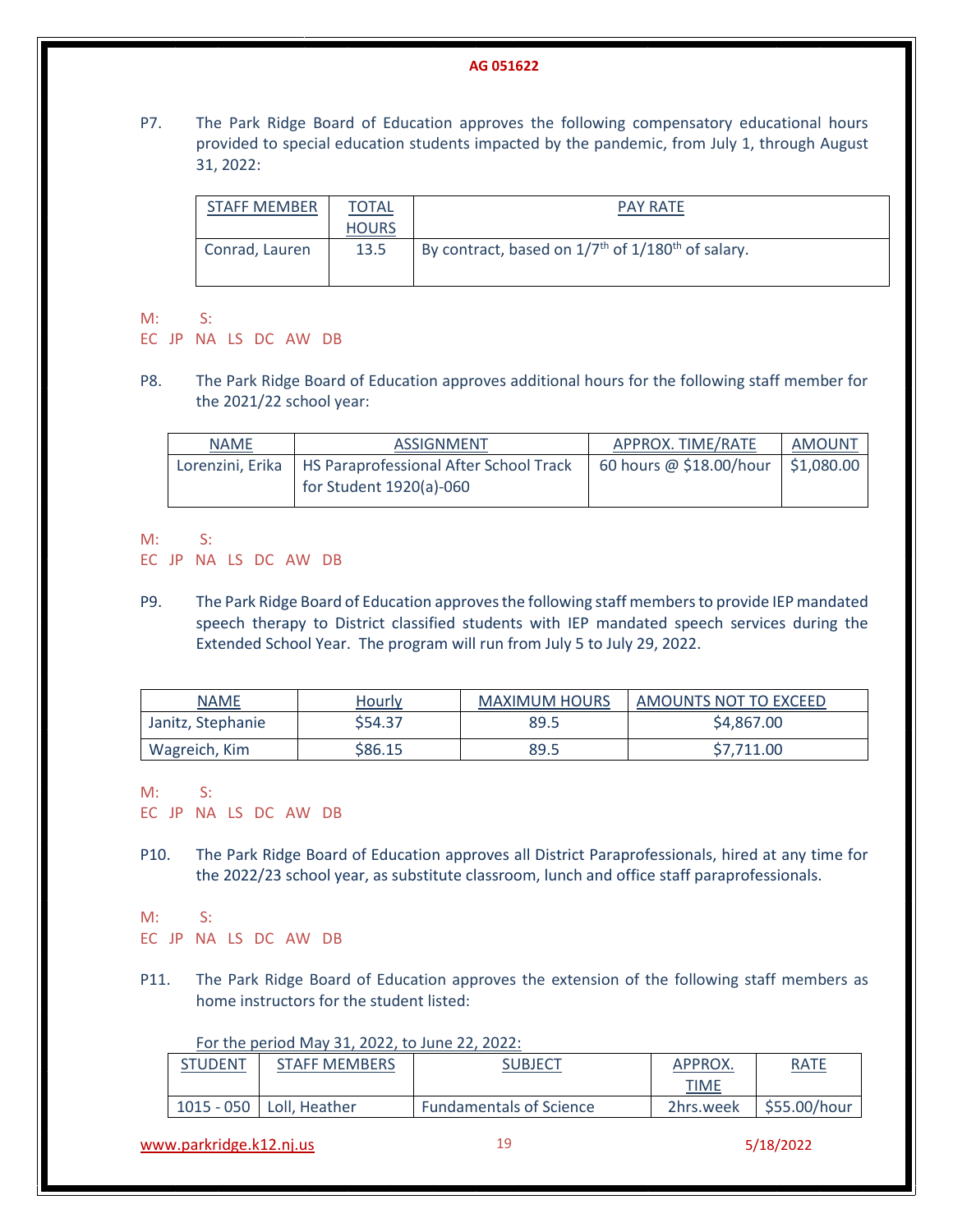| 1015 - 050   Loll, Heather      | Middle School Support                 |           | 2hrs.week   \$55.00/hour |
|---------------------------------|---------------------------------------|-----------|--------------------------|
| 1015 - 050   Maskin, Sarah Kate | <b>Fundamentals of English</b>        | 2hrs.week | \$55.00/hour             |
| 1015 - 050   Maskin, Sarah Kate | Pre-Algebra                           | 2hrs.week | \$55.00/hour             |
| 1015 - 050   Meyer, Lucy        | <b>Fundamentals of Social Studies</b> | 2hrs.week | \$55.00/hour             |

M: S:

EC JP NA LS DC AW DB

P12. The Park Ridge Board of Education approves Desiree Misciagna to review ELL criteria and place our ESL students for the 2022/23 school year, as follows:

| TIME                     | ם ⊐רי<br>$\cdots$ in Fimily RATE | S EVALED.<br>NG.<br>IN I<br>--- |
|--------------------------|----------------------------------|---------------------------------|
| )avs<br>ັ<br><b>D</b> uy |                                  | 34<br>しょうひとうつう                  |

M: S:

EC JP NA LS DC AW DB

P13. The Park Ridge Board of Education approves additional hours for the following staff members for the 2021/22 school year, to be charged to the ESSERIII/ARP grant:

| <b>Staff Member</b> | Rate         | Time                               | Assignment                  |
|---------------------|--------------|------------------------------------|-----------------------------|
|                     |              | 5/4/22, 5/11/22, 5/18/22, 5/25/22  | <b>Writing Center</b>       |
| Dow, Christine      | \$61.00/hour | (4 hours)                          | <b>Evening Office Hours</b> |
|                     |              |                                    | <b>MS Math</b>              |
| Kopelman, Steve     | \$61.00/hour | 5/10/22 (1 hour)                   | <b>Evening Office Hours</b> |
|                     |              | 5/3/22, 5/17/22, 5/28/22, 5/24/22, | <b>MS Math</b>              |
| Maskin, Sarah-Kate  | \$61.00/hour | (4 hours)                          | <b>Evening Office Hours</b> |
|                     |              | 5/5/22, 5/12/22, 5/19/22, 5/26/22  | <b>Writing Center</b>       |
| Meyer, Lucy         | \$61.00/hour | (4 hours)                          | <b>Evening Office Hours</b> |

M: S:

EC JP NA LS DC AW DB

P14. The Park Ridge Board of Education approves the following staff members for the Summer Owl Academy and Hoot Camp programs at West Ridge Elementary School from July 5 – July 29, 2022, in addition, the teachers in the Summer Owl Academy are approved for up to three hours of curriculum time, reimbursed at the curriculum rate of \$53.00/hour for planning and meetings prior to the summer program, which will be paid through our A.R.P. grant as follows:

| <b>STAFF MEMBER</b>    | <b>HOURLY RATE</b> | <b>TOTAL HOURS</b> | <b>ASSIGNMENT</b>                        |
|------------------------|--------------------|--------------------|------------------------------------------|
| DeMar, Gina            | \$81.62            | 85.5               | Summer Coordinator for SOA and Hoot Camp |
| Colangelo, Rosemary    | \$60.39            | 95                 | Summer Owl Academy Grade 5/6 ELA & Math  |
| Conforti, Lisa         | \$71.14            | 66.5               | Hoot Camp Program Teacher                |
| Delucia - Kvopka, Rita | \$20.82            | 57                 | <b>Hoot Camp Paraprofessional</b>        |
| Finnerty, Karen        | \$75.82            | 95                 | Summer Owl Academy Grade 3/4 ELA & Math  |
| Kohan, Jeanne          | \$81.62            | 47.5               | Summer Owl Academy Grade 4/5 Math        |
| McClair, Patricia      | \$81.62            | 47.5               | Summer Owl Academy Grade 6/7 ELA         |

[www.parkridge.k12.nj.us](http://www.parkridge.k12.nj.us/) 20 5/18/2022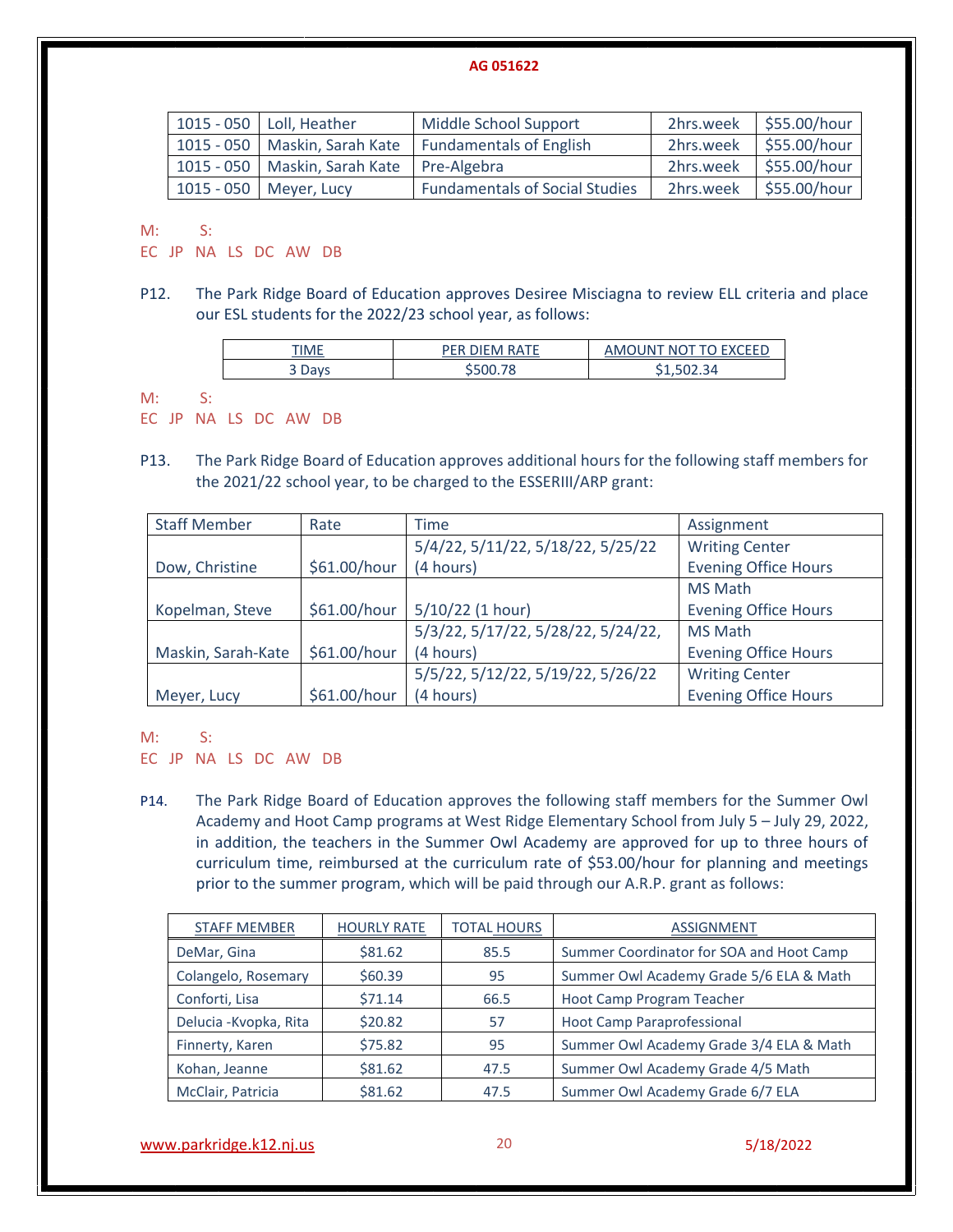| Meyer, Lucy         | \$61.77 | 47.5 | Summer Owl Academy Grade 4/5 ELA        |
|---------------------|---------|------|-----------------------------------------|
| Mullen, Erin        | \$60.59 | 47.5 | Summer Owl Academy Grade 6/7 Math       |
| Omland, Dana        | \$81.62 | 47.5 | Summer Owl Academy Grade 1/2 ELA        |
| Ostrowski, Jennifer | \$82.12 | 66.5 | Hoot Camp Program Teacher               |
| Racanelli, Georgia  | \$54.38 | 95   | Summer Owl Academy Grade K/1 ELA & Math |
| Sgambati, Elena     | \$56.09 | 57   | <b>Hoot Camp Paraprofessional</b>       |
| Solis, Elena        | \$52.56 | 47.5 | Summer Owl Academy Grade 1/2 Math       |
| Tobin, Kristin      | \$78.39 | 66.5 | Hoot Camp Program Teacher               |
| Yates, Karen        | \$86.15 | 95   | Summer Owl Academy Grade 2/3 ELA & Math |

M: S:

EC JP NA LS DC AW DB

P15. The Park Ridge Board of Education approves the following staff members for the Extended School Year Program (ESY):

| Participation in the Extended School Year Program - Grades PreK to 12, July 5 to July 29, 2022 |               |              |               |                                                         |  |
|------------------------------------------------------------------------------------------------|---------------|--------------|---------------|---------------------------------------------------------|--|
|                                                                                                | <b>HOURLY</b> | <b>TOTAL</b> | <b>TOTAL</b>  |                                                         |  |
| <b>STAFF MEMBER</b>                                                                            | RATE          | <b>HOURS</b> | <b>AMOUNT</b> | <b>ASSIGNMENT</b>                                       |  |
| Alvarez, Elda                                                                                  | \$30.22       | 76           | \$2,296.72    | <b>ESY Paraprofessional (PSD)</b>                       |  |
| An, Jamie                                                                                      | \$58.94       | 87.5         | \$5,157.25    | <b>ESY Elementary Special Education Teacher LLD 3-6</b> |  |
| Bianchi, Carrie                                                                                | \$86.15       | 76           | \$6,547.40    | <b>ESY Nurse</b>                                        |  |
| Brickman, Sherri                                                                               | \$18.54       | 76           | \$1,409.04    | <b>ESY Paraprofessional (PSD)</b>                       |  |
| Dunay, Christine                                                                               | \$81.62       | 87.5         | \$7,141.75    | ESY Elementary Special Education Teacher LLD K-2        |  |
| Kite-Kim, Amy                                                                                  | \$18.54       | 76           | \$1,409.04    | ESY Paraprofessional (LLD 3-6)                          |  |
| Lynn, Raina                                                                                    | \$67.40       | 87.5         | \$5,897.50    | <b>ESY Elementary Special Education Teacher</b>         |  |
| Maskin, Sarah Kate                                                                             | \$63.68       | 87.5         | \$5,572.00    | <b>ESY Elementary Special Education Teacher</b>         |  |
| Mellish, Alexandra                                                                             | \$18.54       | 40           | \$741.60      | <b>ESY Paraprofessional (LLD K-2)</b>                   |  |
| Neilan, Olivia                                                                                 | \$19.40       | 76           | \$1,474.40    | <b>ESY Paraprofessional (LLD 3-6)</b>                   |  |
| Randazzo, Stephanie                                                                            | \$56.09       | 89.5         | \$5,020.06    | <b>ESY PSD Teacher</b>                                  |  |
| Reiff, Lynn                                                                                    | \$26.19       | 76           | \$1,990.44    | <b>ESY Paraprofessional (High School)</b>               |  |
| Rudis, Wendy                                                                                   | \$86.15       | 47           | \$4,049.05    | <b>ESY Social Skills Program Instruction</b>            |  |
| Scaffa Werner, Patty                                                                           | \$20.82       | 76           | \$1,582.32    | <b>ESY Paraprofessional (LLD K-2)</b>                   |  |
| Schoenkopf, Anne                                                                               | \$86.15       | 87.5         | \$7,538.13    | ESY High School Special Education Teacher LLD           |  |
| Silverman, Andrea                                                                              | \$26.93       | 76           | \$2,046.68    | <b>ESY Paraprofessional (High School)</b>               |  |
| Twomey, Monica                                                                                 | \$81.62       | 87.5         | \$7,141.75    | <b>ESY Elementary Special Education Teacher</b>         |  |

| Participation in the Multi-Sensory Reading Program - July 5 to July 29, 2022 |                    |                    |                     |                                          |  |  |
|------------------------------------------------------------------------------|--------------------|--------------------|---------------------|------------------------------------------|--|--|
|                                                                              |                    |                    |                     |                                          |  |  |
| <b>STAFF MEMBER</b>                                                          | <b>HOURLY RATE</b> | <b>TOTAL HOURS</b> | <b>TOTAL AMOUNT</b> | <b>ASSIGNMENT</b>                        |  |  |
| Potkulski, Alexis                                                            | \$79.09            | 89.5               | \$7,078.56          | <b>ESY Multi-sensory Reading Program</b> |  |  |

Participation in the Middle School Reading & Math Program – Grades 7-9, July 5 to July 29, 2022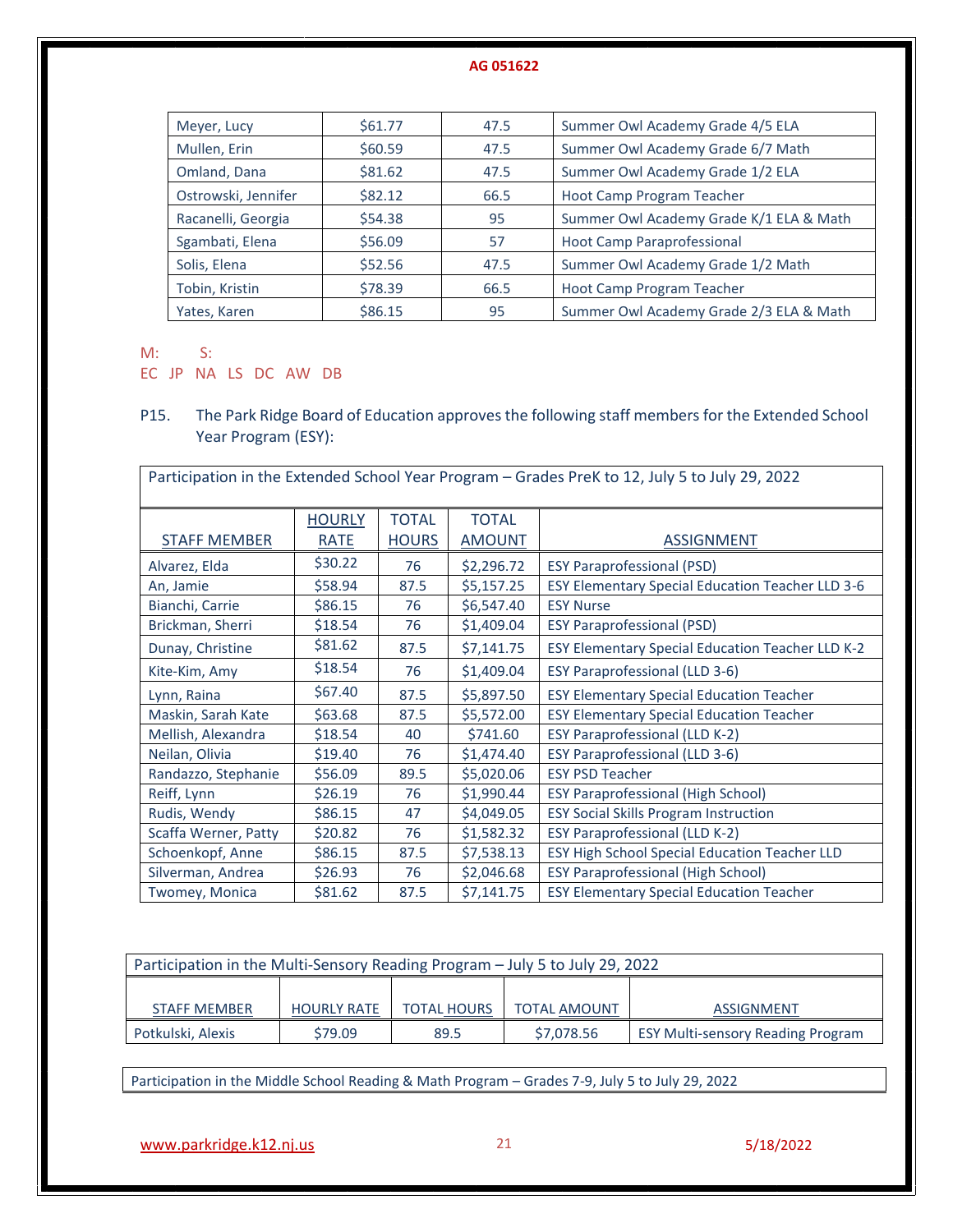|                     | <b>HOURLY</b>  | <b>TOTAL</b> | <b>TOTAL</b>  |                                           |
|---------------------|----------------|--------------|---------------|-------------------------------------------|
| STAFF MEMBER        | <b>RATE</b>    | <b>HOURS</b> | <b>AMOUNT</b> | ASSIGNMENT                                |
| Loll, Heather       | \$86.15        | 87.5         | \$7,538.13    | ESY Middle School Reading/English Program |
| Strammiello, Debbie | <b>\$86.15</b> | 87.5         | \$7.538.13    | <b>ESY Middle School Math Program</b>     |

| Participation in the Extended School Year Program - The Owl House - July 5 to July 29, 2022 |                    |              |               |                             |  |
|---------------------------------------------------------------------------------------------|--------------------|--------------|---------------|-----------------------------|--|
|                                                                                             |                    | <b>TOTAL</b> | <b>TOTAL</b>  |                             |  |
| <b>STAFF MEMBER</b>                                                                         | <b>HOURLY RATE</b> | <b>HOURS</b> | <b>AMOUNT</b> | <b>ASSIGNMENT</b>           |  |
| <b>Bullis, Janis</b>                                                                        | \$64.47            | 130.25       | \$8,397.22    | <b>ESY Teacher</b>          |  |
| Horgan, Sandra                                                                              | \$43.15            | 114          | \$4,919.10    | <b>ESY Paraprofessional</b> |  |
| Machado, Aracelis                                                                           | \$32.83            | 114          | \$3,742.62    | <b>ESY Paraprofessional</b> |  |

#### M: S:

EC JP NA LS DC AW DB

P16. The Park Ridge Board of Education approves the following East Brook staff members to complete kindergarten screening for incoming students on 6/27 – 6/29/22:

| <b>NAME</b>        | APPROX. HOURS/RATE      | AMOUNT NOT TO EXCEED |  |
|--------------------|-------------------------|----------------------|--|
| Berkowitz, Melissa | 14 hours @ \$72.75/hour | \$1,018.50           |  |
| Janitz, Stephanie  | 14 hours @ \$66.61/hour | \$932.54             |  |
| McKenna, Lisa      | 14 hours @ \$76.82/hour | \$1,075.48           |  |
| O'Connor, Shannon  | 14 hours @\$76.82/hour  | \$1,075.48           |  |

M: S:

EC JP NA LS DC AW DB

P17. The Park Ridge Board of Education accepts the resignation of Steven Fiedeldey, Director of Special Programs and Student Services, effective July 1, 2022.

M: S:

- EC JP NA LS DC AW DB
- P18. The Park Ridge Board of Education approves the appointment of Jennifer Riehl as Elementary Health Teacher, starting August 30, 2022, on step 1 of the BA Guide, at an annual salary of \$59,869.00.

#### M: S:

EC JP NA LS DC AW DB

- P19. The Park Ridge Board of Education approves a Leave-of-Absence for April Gagliano (East Brook Teacher) as follows:
	- A New Jersey State Family Leave-of-Absence from August 30, 2022, through November 22, 2022, without pay and with benefits.
	- A Family Leave-of-Absence from November 23, 2022, through February 17, 2023, without pay and without benefits.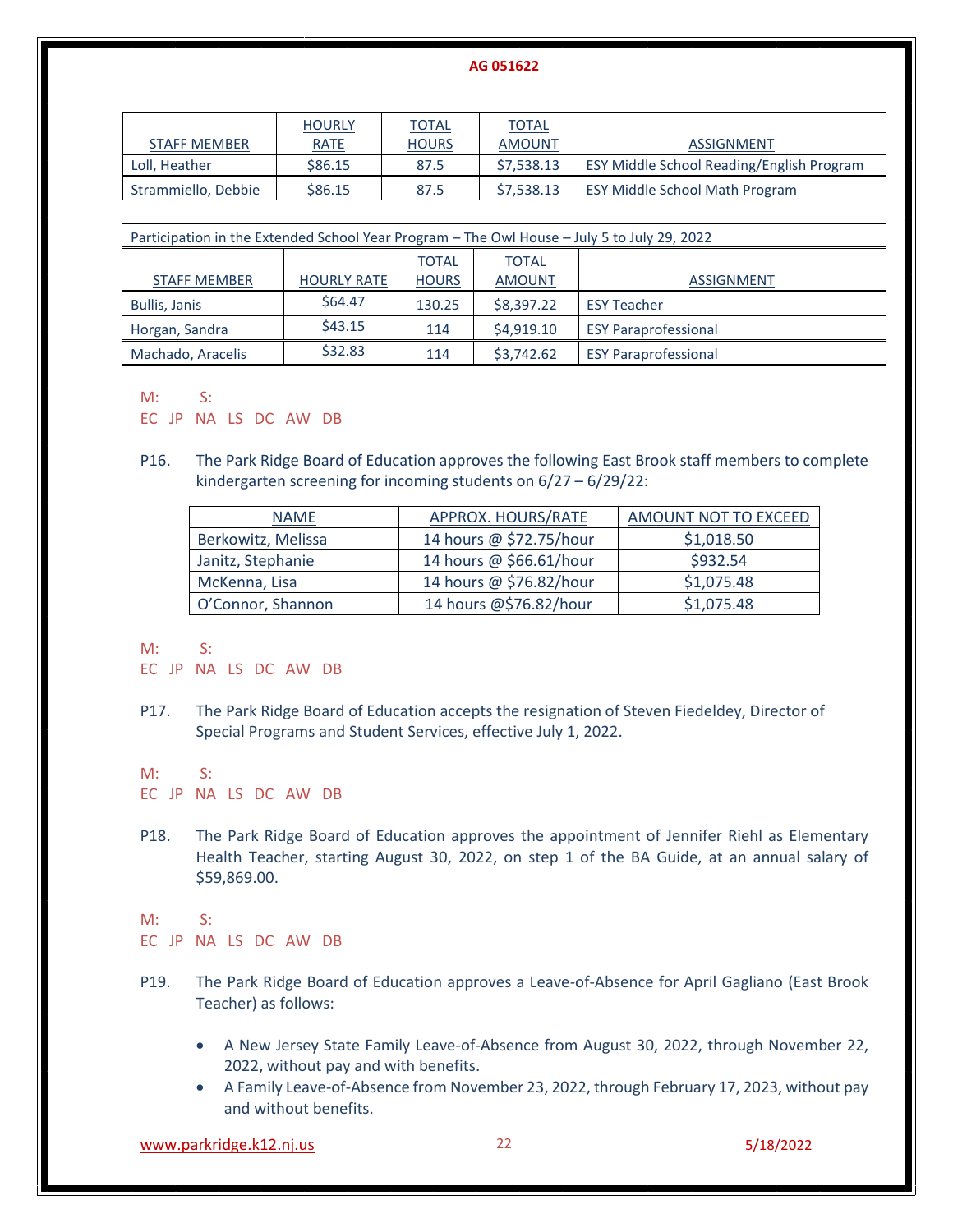The dates listed above are based on current attendance and are subject to change.

M: S: EC JP NA LS DC AW DB

P20. The Park Ridge Board of Education approves the appointment of Ketty Benne as MS/HS World Language Teacher, starting August 30, 2022, on step 13 of the MA Guide, at an annual salary of \$80,231.00.

M: S:

EC JP NA LS DC AW DB

P21. The Park Ridge Board of Education approves the renewal of the paraprofessionals listed on the attached, for the 2022/23 school year.*"P21"*

M: S:

EC JP NA LS DC AW DB

- P22. The Park Ridge Board of Education approves the extension of Catherine Laney, as Substitute Guidance Secretary at Park Ridge High School, on step 1 of the Secretarial Guide at an annual salary of \$49,757.00, effective June 1, 2022, through July, 1, 2022 (prorated).
- M: S:
- EC JP NA LS DC AW DB
- P23. The Park Ridge Board of Education accepts the resignation of Shawn Rembecky, Teacher of Business, effective June 30, 2022.

 $M: S:$ 

P24. The Park Ridge Board of Education approves the following staff members to perform Athletic Physicals, for up to 5 days from July 1 – August 31, 2022:

| <b>NAME</b>         | <b>ASSIGNMENT</b>         | PER DIEM RATE/TIME              | AMOUNT NOT TO |  |
|---------------------|---------------------------|---------------------------------|---------------|--|
|                     |                           |                                 | <b>EXCEED</b> |  |
| DeBenedictus, Jaime | <b>Athletic Physicals</b> | $$392.61 \times 5 \text{ days}$ | \$1,963.05    |  |
| Russell, Jeanne     | <b>Athletic Physicals</b> | $$381.50 \times 5 \text{ days}$ | \$1,907.50    |  |

M: S:

EC JP NA LS DC AW DB

P25. The Park Ridge Board of Education approves the appointment of the following students for summer employment at the positions, rates and time listed:

The following students will share the Summer Buildings & Grounds Positions:

[www.parkridge.k12.nj.us](http://www.parkridge.k12.nj.us/) 23 5/18/2022

EC JP NA LS DC AW DB